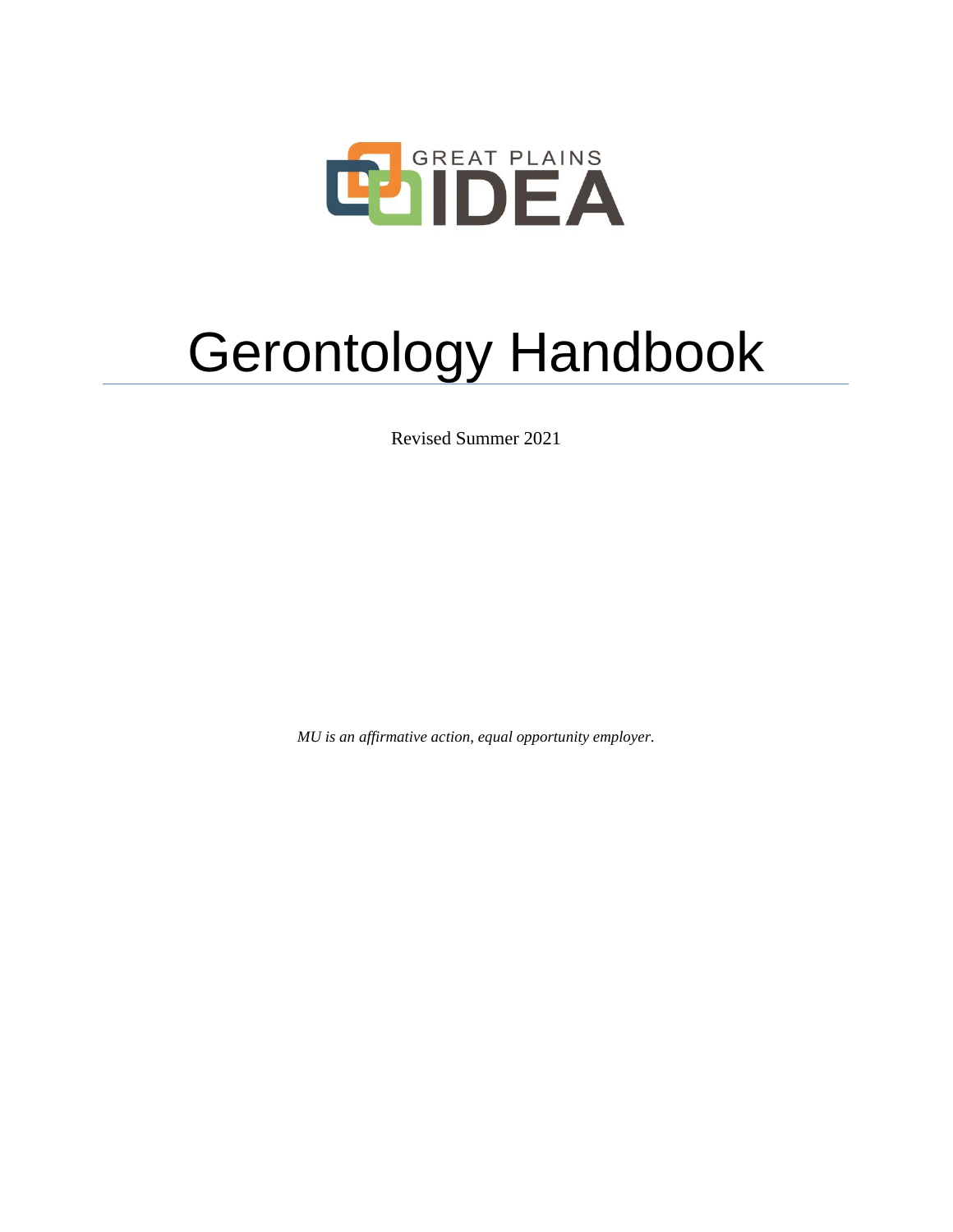# **Table of Contents**

| Master of Arts in Human Development and Family Science, with an Emphasis in |  |
|-----------------------------------------------------------------------------|--|
|                                                                             |  |
|                                                                             |  |
|                                                                             |  |
|                                                                             |  |
|                                                                             |  |
|                                                                             |  |
|                                                                             |  |
|                                                                             |  |
|                                                                             |  |
|                                                                             |  |
|                                                                             |  |
|                                                                             |  |
|                                                                             |  |
|                                                                             |  |
|                                                                             |  |
|                                                                             |  |
|                                                                             |  |
|                                                                             |  |
|                                                                             |  |
|                                                                             |  |
|                                                                             |  |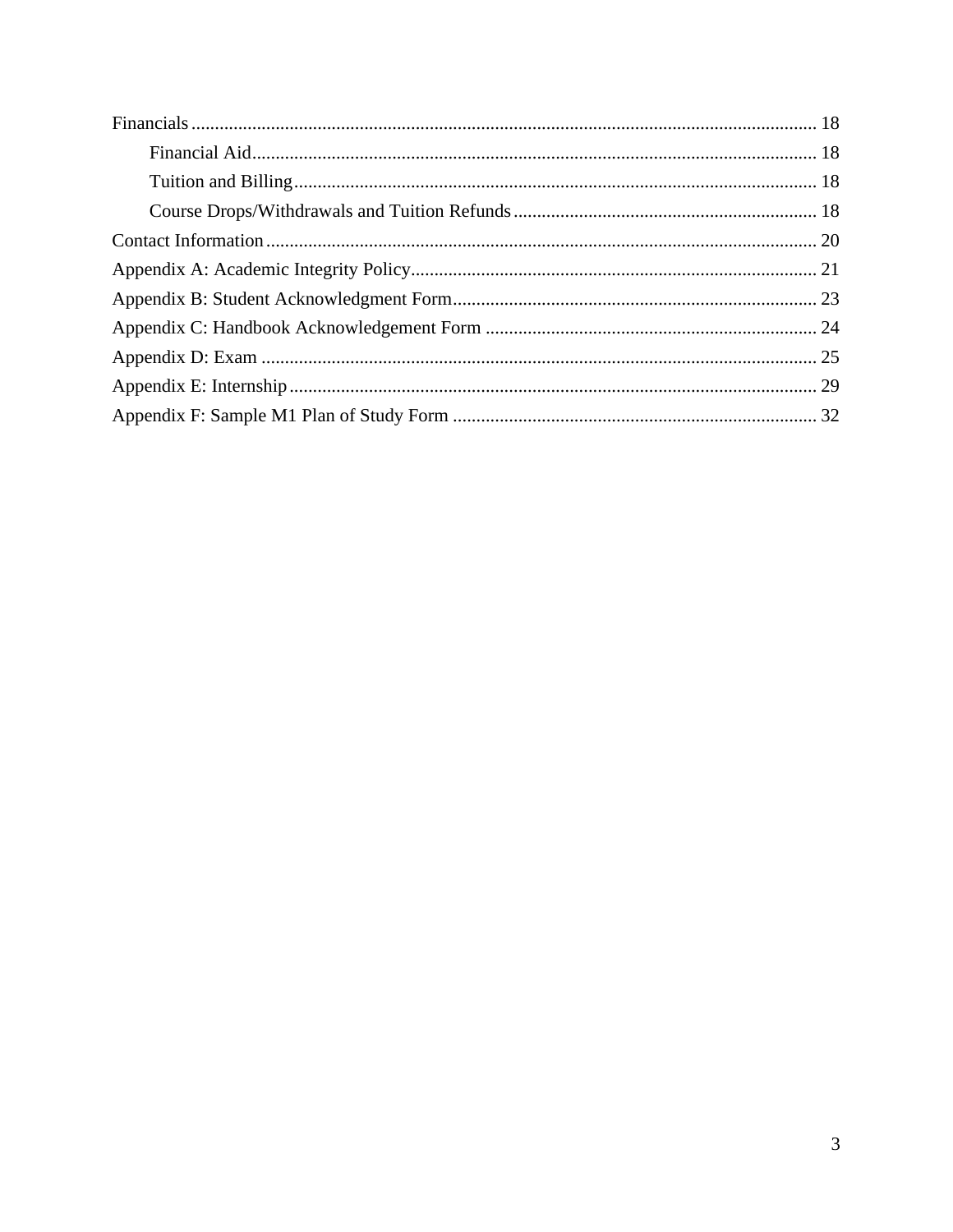# <span id="page-3-0"></span>**Welcome**

*You have been admitted to a unique online graduate program which focuses on human development in older adulthood. Please refer to this handbook as you move through the program and contact your advisor with any questions.*

*These programs are part of a multi-state, multi-institution consortium offering fully online graduate programs in the human sciences. The Great Plains Interactive Distance Education Alliance or GP IDEA offers degrees in Human Sciences and Agriculture and Natural Resources. Each program is supervised by the Board of Directors of the Alliance and each member institution has a representative on the Board.* 

*Programs are facilitated and supported by eleven public research universities, each of which brings unique strengths to the academic programs. Several universities share knowledge through a body of faculty with expertise in Gerontology. It allows each campus to contribute course offerings to the degree, while allowing students to learn from the best scholars in the field without applying to several different universities.*

*In the Gerontology Program, participating institutions include: Michigan State University, Kansas State University, University of Nebraska-Lincoln, North Dakota State University, Iowa State University, Texas Tech University, and the University of Missouri. All institutions have a history of success in distance education.*

*The Great Plains Interactive Distance Education Alliance (GP IDEA) was founded in 1994 capitalizing on the institutional resources of 11 major research universities to sponsor graduate education programs through distributed learning technologies. The Alliance offers fully-online graduate coursework and program options in high-demand professional fields. Academic programs are the core of the Alliance. Each member institution awards academic credit and degrees for programs in which they participate. Curricula are developed by inter-institutional faculty teams. Every program meets the requirements of these accredited institutions of higher learning.*

*You have been admitted to and are considered a graduate student at The University of Missouri, with the same rights, privileges and responsibilities as students who take classes on campus. As a new graduate student, it is your responsibility to be familiar with the information in this handbook and with the applicable rules, regulations and procedures it contains. We hope this handbook will assist you in completing your program by providing a guide for your enrollment and program progress.*

**For additional information on the Great Plains IDEA and the Gerontology programs, visit:** <http://www.gpidea.org/program/gerontology>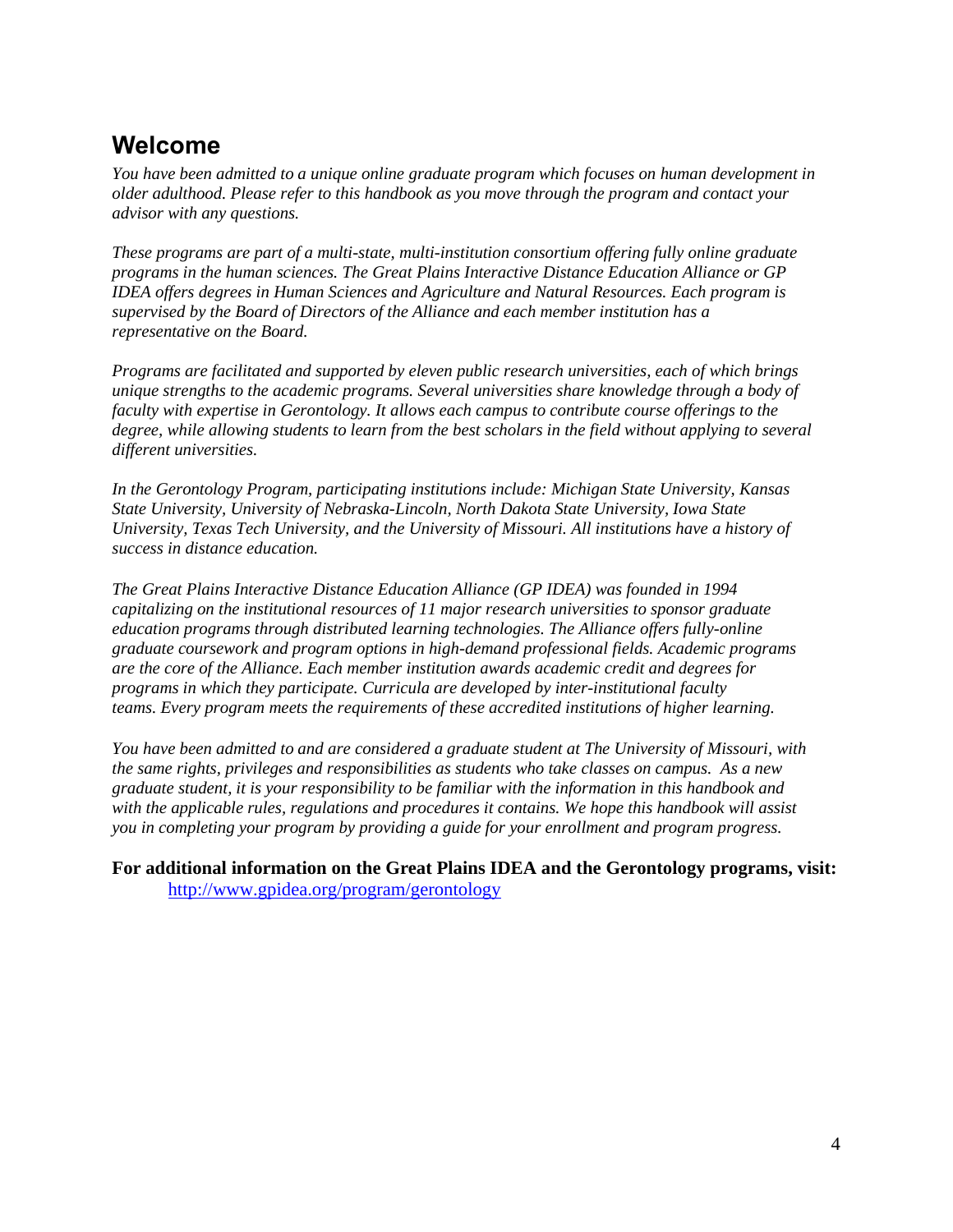# <span id="page-4-0"></span>**Glossary of Terms**

Because of the unique nature of these programs, the following terms will be helpful to understand as you read through this document and as you move through your degree program.

**Home Institution**-your home institution is the University of Missouri, the institution that you applied to, were admitted into the Gerontology program, and from which you will receive your degree or certificate. You will abide by policies and procedures of the University of Missouri.

**Teaching Institution**-the institution that is teaching the class in a particular semester. If the University of Missouri is not teaching semester, you are typically a guest student or visiting scholar at this institution.

**Learning Management System**- The online software program used for access to course materials at a university. These sites are available 24 hours a day, 7 days a week. Examples of what you would find there could include: class e-mails, documents, discussion boards, assignments, and announcements. The learning management system used for Mizzou courses is Canvas, found at: https://[courses.missouri.edu.](https://courses.missouri.edu/) Other institutions may use Blackboard, Desire 2 Learn, or another online management system. It is your responsibility to learn how to use each management systems from each institution in which you enroll for coursework. It is a good idea for new students to set up their computer login IDs as soon as possible and access the Learning Management System before the course begins. Most have tutorials or demos to familiarize you with the layout.

**Campus Coordinator**–person at your home institution who coordinates your registration with the teaching institution. There is a campus coordinator at each institution.

**Wait List** – The process used for enrolling students into courses when a course reaches capacity before the first day of class AND after the enrollment information exchange date. The wait list is used after the enrollment information exchange date as a way to ensure students from all institutions receive equal, first-come, first-serve change at enrollment.

# <span id="page-4-1"></span>**Roles**

# <span id="page-4-2"></span>**Graduate Student Responsibilities and Expectations**

As a graduate student, you are responsible for the following:

- Learning and adhering to the academic rules, procedures and policies of the University of Missouri and those outlined in this Great Plains IDEA Gerontology Student Handbook
- Meeting the requirements of the University of Missouri for degree completion pertaining to the Gerontology degree program in a timely manner
- Following scholarly codes of ethics in course work, research, and professional activities
- Exhibiting high-standards of professionalism in program course work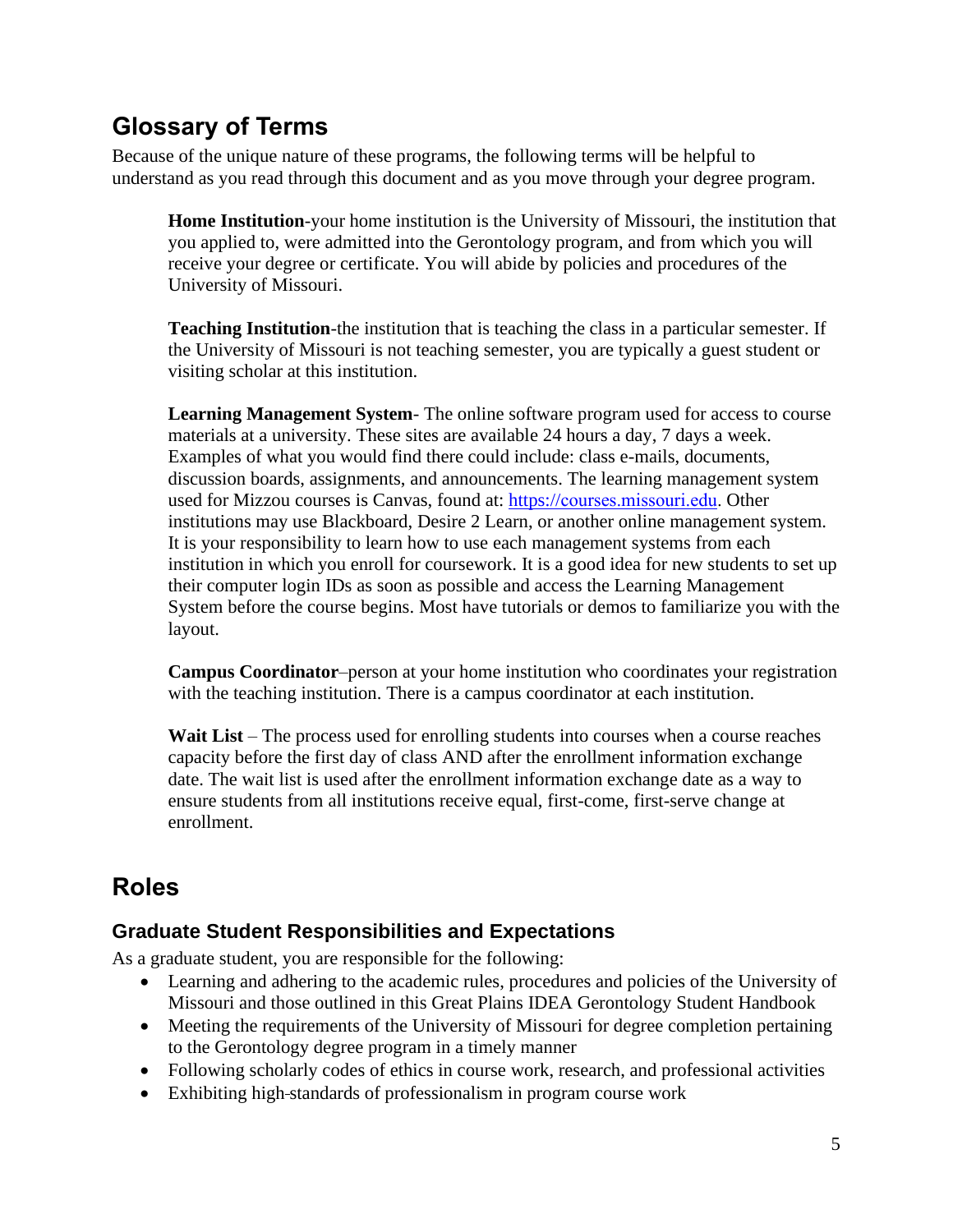- Understanding and use the most recent American Psychological Association (APA) Publication Manual for formatting and style
- Accessing reliable internet and all technological requirements of an online degree program

The University of Missouri publishes the M-Book, which lists the Student Code of Conduct and the rights and responsibilities of graduate students. This document can be found at: <https://mbook.missouri.edu/>

Because this is an online-only program, you will have to be organized, motivated, and selfdirected. You will need to navigate different institutions' websites, learning management systems, and libraries. Ask questions as you have them and take advantage of the various resources we (and the GPI program) offer.

# <span id="page-5-0"></span>**Academic Advisor**

When you are admitted to the program, you will be assigned a faculty advisor. All University of Missouri Gerontology MA and certificate-seeking graduate students are currently advised by Dr. Ashlie Lester. She can be reached at [lestera@missouri.edu.](mailto:lestera@missouri.edu) Dr. Lester can assist you with:

- planning for courses
- transferring credit
- approving electives and course substitutions
- planning for capstone experiences
- answering your program and university policies, procedures, and requirements questions

# <span id="page-5-1"></span>**Campus Coordinator**

At the University of Missouri, the Campus Coordinator for the Gerontology program is Janice Clawson. She can be reached at [mumzongreatplains@umsystem.edu.](mailto:mumzongreatplains@umsystem.edu) Ms. Clawson has the following responsibilities:

- sending the intake survey to newly admitted students
- helping students navigate through a distance education program
- informing students of upcoming course schedules to assist them in completing their degree program
- keeping on file the Student Acknowledgement Form allowing the university to share student information with the other Great Plains IDEA institutions
- informing students when it is time to register for courses according to the Great Plains IDEA calendar
- assisting students with referrals to technical help desks and answer basic questions
- entering student admissions and enrollment data into the Alliance database
- sending exit and alumni surveys

Please fill out the surveys to help us improve the program and services to future students.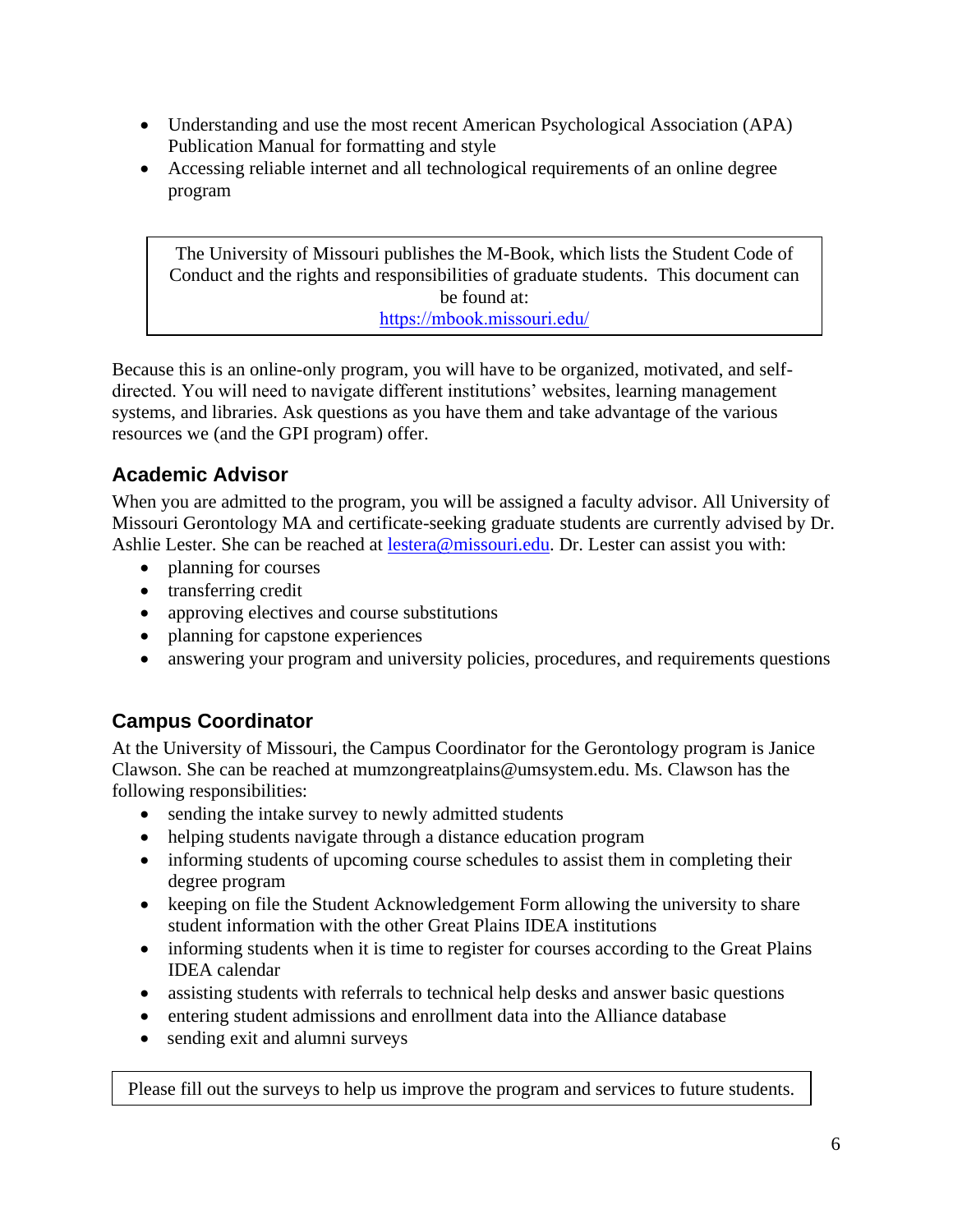### <span id="page-6-0"></span>**Director of Graduate Studies**

At the University of Missouri, the Director of Graduate Studies is Dr. Ashlie Lester. She oversees the graduate education programs and represents all graduate students in the Human Development and Family Science Department at MU. Dr. Lester's responsibilities include:

- helping students navigate program and university policies, procedures, and requirements
- assisting with departmental and university paperwork (e.g., M1 forms)
- meeting regularly with academic advisors and issuing annual progress letters
- chairing the HDFS graduate committee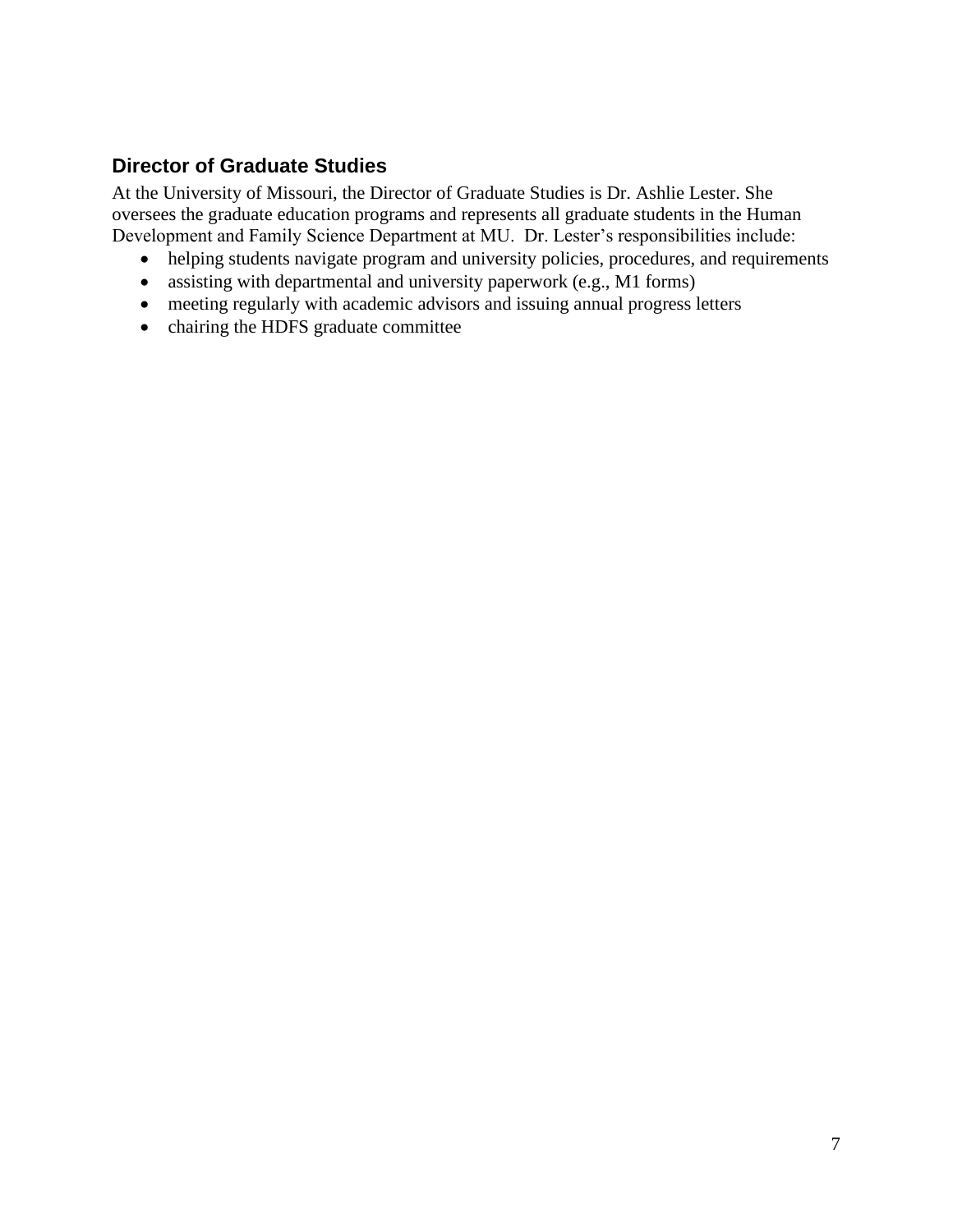# <span id="page-7-0"></span>**Program Requirements**

# <span id="page-7-1"></span>**Admissions Criteria**

Admission to the Gerontology master's degree and graduate certificate programs are based on an applicant's undergraduate grade point average (GPA) on the last 60 hours of credit earned, the extent to which our programs match the applicant's academic objectives, and the applicant's potential for graduate study as reflected by transcripts, a personal statement, and letters of recommendation. In general, the applicant's undergraduate GPA on the last 60 hours of credit earned must be 3.0 ("B") or better, although in exceptional cases we might admit, on provisional status, a professional who has practiced in the field for years, if her or his GPA is less than 3.0. Students whose GPA is below 3.0 may be limited to take only 3-4 credit hours their first semester. Admission is not contingent upon having a specific type of undergraduate degree. Applicants who hold a graduate degree must have earned a 3.0 GPA in that degree program to be admitted.

# <span id="page-7-2"></span>**Master of Arts Process**

- After completing 18 credit hours and before your final semester of coursework, submit the M1 plan of study form to the DGS. The plan of study is a list of courses you intend to take to fulfill the degree requirements. Your advisor will help you create your plan of study, including helping you choose a capstone experience (i.e., comprehensive exam or internship). All forms can be found on the Graduate School's web page: <http://gradstudies.missouri.edu/forms-downloads/>
- Consult with your advisor to invite faculty members to serve on your committee.
- In your final semester of coursework, apply for graduation [\(http://gradstudies.missouri.edu/search/?q=application+for+graduation\)](http://gradstudies.missouri.edu/search/?q=application+for+graduation) and begin your capstone experience.
- Submit your capstone proposal to your committee for feedback and approval. Once approved, submit a complete M2.5 form to the DGS.
- After successfully defending your capstone experience to your committee, submit the M3 form to the DGS.

### <span id="page-7-3"></span>**Master of Arts in Human Development and Family Science, with an Emphasis in Gerontology (36 credits)**

The 36-credit master's degree program (MA) consists of eight required core courses, elective courses, and either an internship experience or a comprehensive exam.

### **Courses are selected from (36 hours minimum):**

### Required:

HDFS 7252: Adult Development (3) HDFS 7255: Economics, Public Policy, & Aging (3) HDFS 7256: Environments and Aging (3)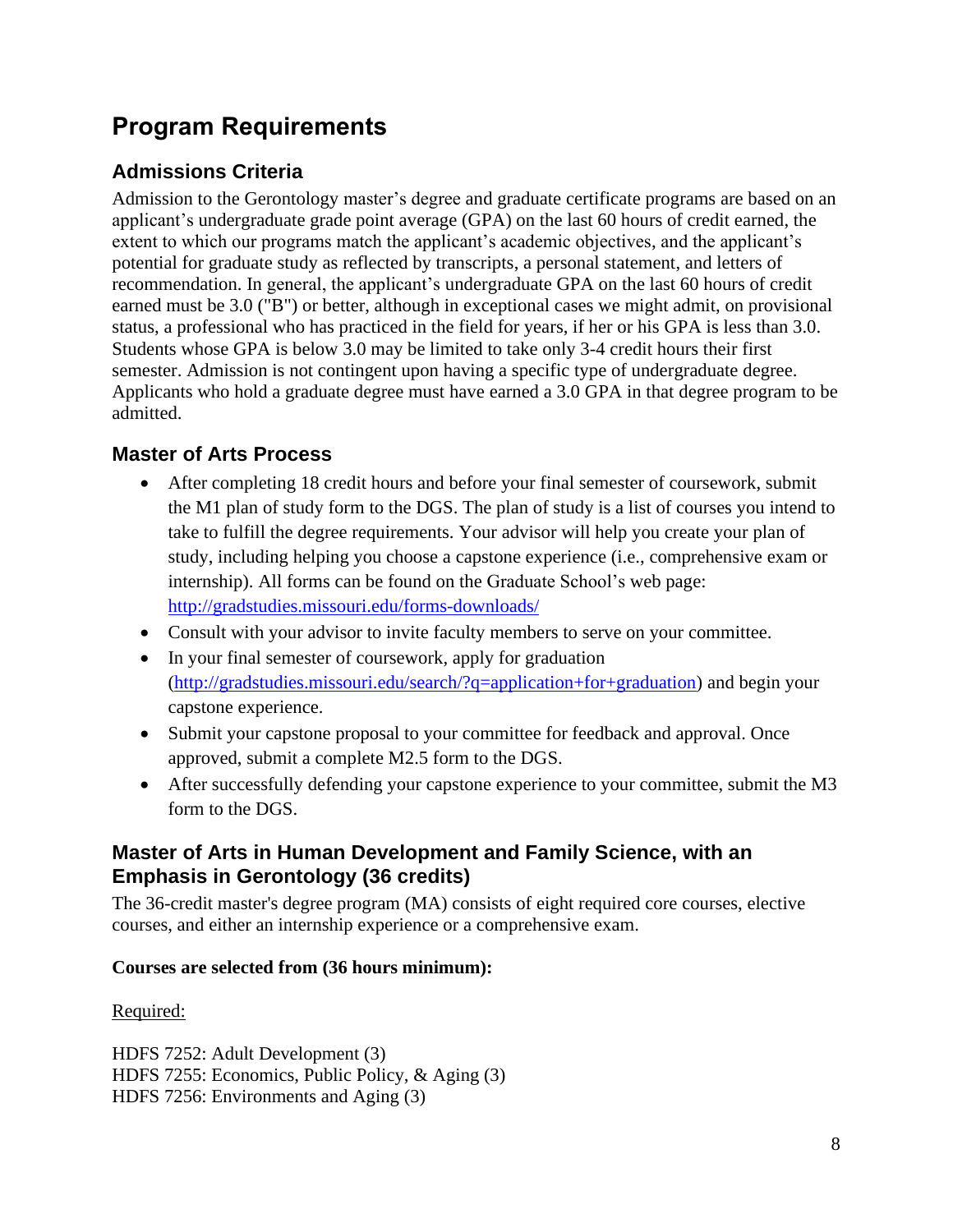HDFS 7257: Aging in the Family (3) HDFS 8251: Perspectives in Gerontology (3) HDFS 8253: Physical Health in Aging (3) HDFS 8254: Gerontology Research Methods and Program Evaluation (3) HDFS 8258: Professional Seminar in Gerontology (3)

Suggested Electives\*:

HDFS 7259: Mental Health & Aging (3) HDFS 7260: Women and Aging (3) HDFS 7261: Biological Principles of Aging (3) HDFS 8221: Gerontechnology (3)

\*Or any advisor-approved course

Independent Effort

Comprehensive Exam (no credit hours) **OR** HDFS 8972: Internship (variable credit hours; by advisor-approval only)

NOTE: Up to 6 credits can be transferred from other graduate programs if the courses are deemed relevant by your advisor. Please refer to Appendices D and E for details regarding the comprehensive exam and internship, respectively.

### <span id="page-8-0"></span>**Graduate Certificate in Gerontology (15 credits)**

Required (6 hours):

HDFS 7252: Adult Development (3) HDFS 8251: Perspectives in Gerontology (3)

Suggested Electives (9 hours):

HDFS 7233: Basic Grant Development and Management (1) HDFS 7235: Administration and Program Management (3) HDFS 7255: Aging Policy (3) HDFS 7256: Environments and Aging (3) HDFS 7257: Aging and the Family (3) HDFS 7259: Mental Health and Aging (3) HDFS 7260: Women and Aging (3) HDFS 7261: Biological Principles of Aging (3) HDFS 7262: Long-term care Administration (3) HDFS 8238: Program Design, Implementation and Evaluation (3) HDFS 8253: Physical Health and Aging (3)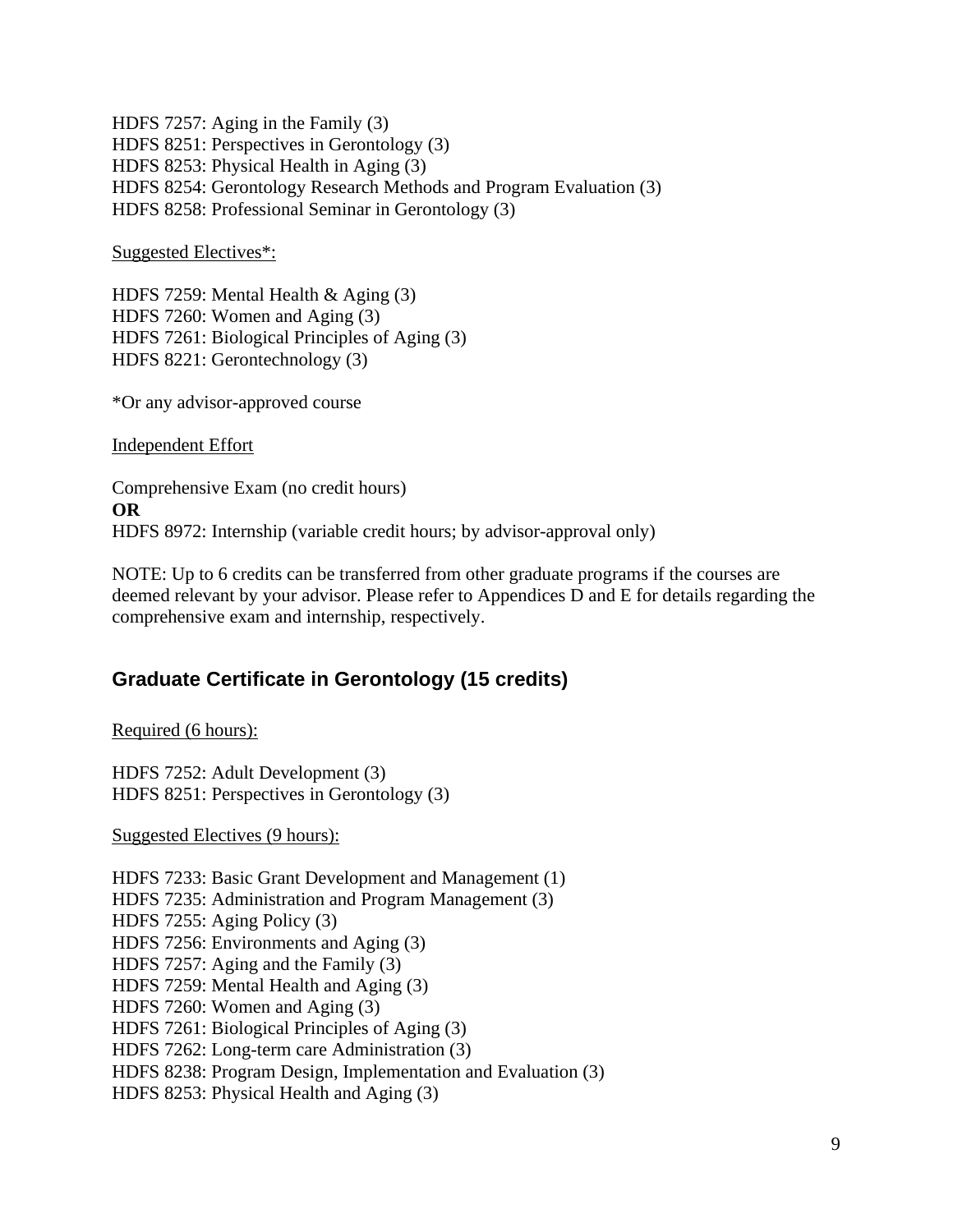HDFS 8254: Program Evaluation and Research Methods (3) HDFS 8258: Professional Seminar in Gerontology (3)

### <span id="page-9-0"></span>**Transfer and Shared Credits**

Contact your advisor to see if you are eligible to transfer credits into your graduate degree program. For MA students, up to 6 credits can be transferred from other graduate programs if the courses are deemed relevant by your advisor. For students in two MA programs, these 6 credit hours may be applied to one or the other degree program, or divided between them. For Certificate students, up to 3 credit hours can be transferred from other graduate programs.

For students enrolled in two degree programs, a limited number of courses may appear on both programs of study, **if appropriate and if approved by your advisor**. For students in two MA programs, 6 credit hours may appear on both programs of study. For students in an MA and a certificate program or in two certificate programs, only 3 credit hours may be shared.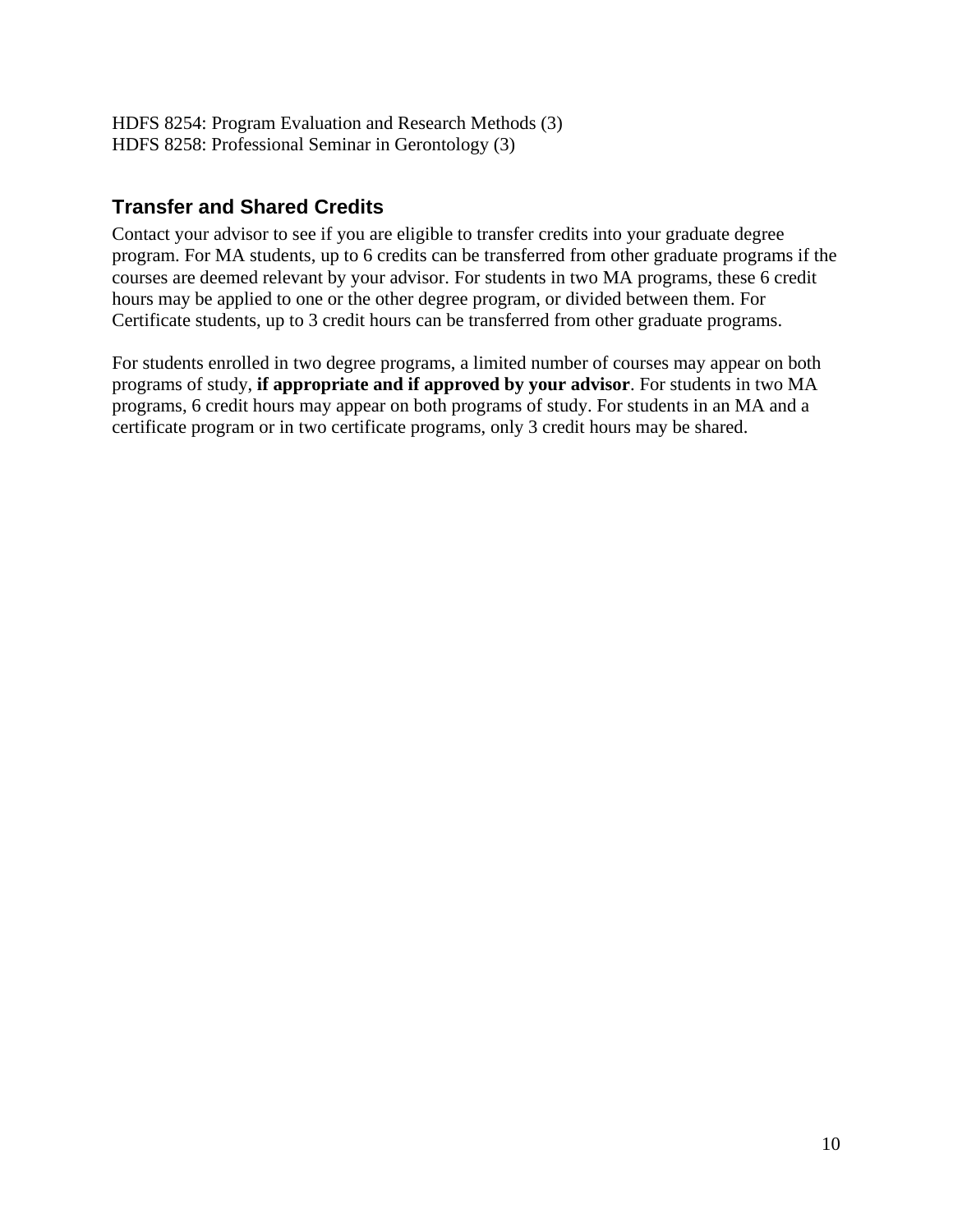# <span id="page-10-0"></span>**Academic Process**

# <span id="page-10-1"></span>**Registration**

When you are accepted to the Gerontology program, the University of Missouri will send:

- a welcome letter from the Human Development and Family Science Department
- a welcome letter from the University of Missouri Graduate School including:
	- o a student ID or student number from the Graduate School
	- o MU pawprint and password from the Graduate School
	- o approval to enroll in coursework from the Graduate School

You will use the student ID or student number to set up an e-mail address and computer login ID. Please save this important information to avoid future problems.

You will register for all courses through MyZou [\(https://myzou.missouri.edu\)](https://myzou.missouri.edu/) and use this system to access your records, previous enrollment, and even pay bills. If the course also is taught by MU, you will also access the class through MU's learning management system, Canvas (https://courses.missouri.edu).

If the class is taught at another institution, you will be assigned guest or visiting scholar status at the teaching institution and receive another student number, computer login ID and e-mail address through the teaching institution. You also will access the course through the teaching institution. *It is imperative that you save your student numbers, computer login IDs, and email addresses for the remainder of your program*.

Please note that courses are listed with different course numbers at different institutions. The course number in which you enroll at MU will be different from the teaching institution.

**Mizzou Online** [\(http://online.missouri.edu\):](http://online.missouri.edu)/) View course offerings, submit course enrollment approval **myZou** [\(https://myzou.missouri.edu\):](https://myzou.missouri.edu)/) Register for courses, access academic records, drop courses **Canvas** [\(https://courses.missouri.edu\):](https://courses.missouri.edu)/) MU's learning management system

# <span id="page-10-2"></span>**Enrollment**

You will enroll in all courses (regardless of teaching institution) through MU. Due to popular demand, please be aware that enrolling for the course through your home institution will not guarantee you a spot in the class at the teaching institution. We encourage you to enroll as early as possible to avoid problems. Know your home institution's enrollment dates.

> MU's academic calendar can be accessed at: <http://registrar.missouri.edu/dates-deadlines.php>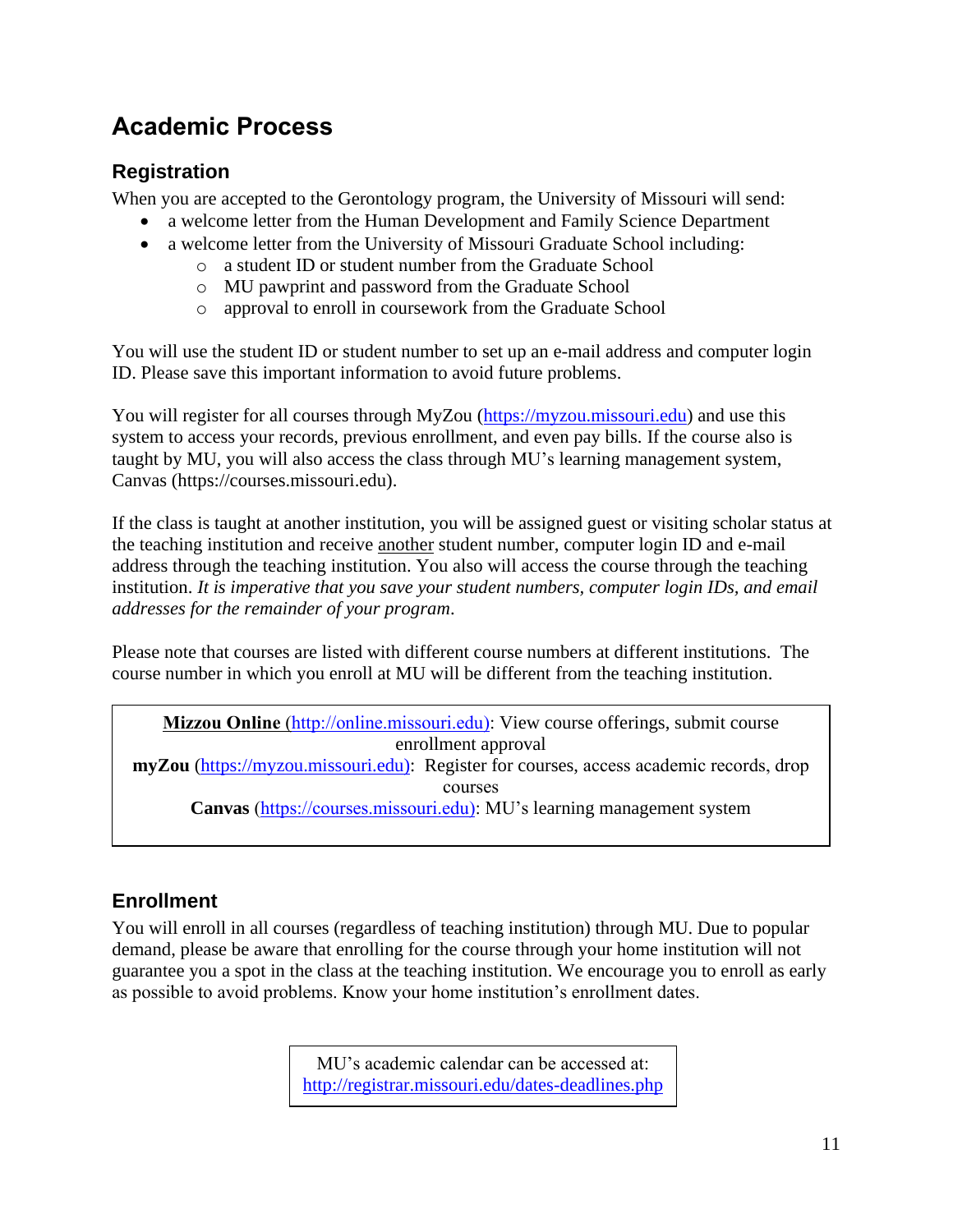To view course offerings, please visit the Great Plains IDEA web site at [http://www.gpidea.org/.](http://www.gpidea.org/) Course schedules are posted for upcoming semesters and details on each course (including start dates and textbook information). Your advisor can help you determine which courses would be appropriate for you to take, and at what time in your program you should take them.

#### **When you are ready to enroll, please submit an official consent request:**

- Go to the course search: <https://online-consent.missouri.edu/search/>
- Use filters to find relevant courses (e.g., select "graduate" academic level, select the appropriate semester, select "Human Development & Family Science" subject).
- Select the course that interests you.
	- o Read through the course information. It will provide you with all the steps required to enroll in this course; such as if the course utilizes the Great Plains waitlist.
- At the bottom of the page(s), select the button to fill out the course consent form.
- Once you receive approval, you will register through the MyZou site, http://myzou.missouri.edu/. If you have questions regarding registration, please contact the campus coordinator.

GP IDEA institutions have different start/end dates across universities, so be aware of your courses and when they start. The program is designed so that students can finish the MA degree in a minimum of two years.

> You must complete and return the *Student Acknowledgement Form* (in the back of this handbook) before you can enroll in Gerontology courses.

# <span id="page-11-0"></span>**Before the Semester Begins**

Prior to the beginning of each semester (about two weeks), you will receive a course information sheet for the course(s) in which you are enrolled. The course information sheet will include:

- Required text or materials for the course
- Instructor contact information
- Campus Coordinator contact information *for the teaching institution*
- Textbook information

Most students choose to purchase texts from non-university vendors (Amazon, Barnes and Noble, half.com, etc.); be attentive to the edition of the textbook being used when ordering. Many professors only use online resources such as academic journals though Google Scholar or the teaching institution's library's collection. Professors try to be considerate of cost, whenever possible.

### <span id="page-11-1"></span>**Grades**

You will be taking courses from institutions with different grading systems. The teaching university will provide your grade to your home university according to the matrix. Your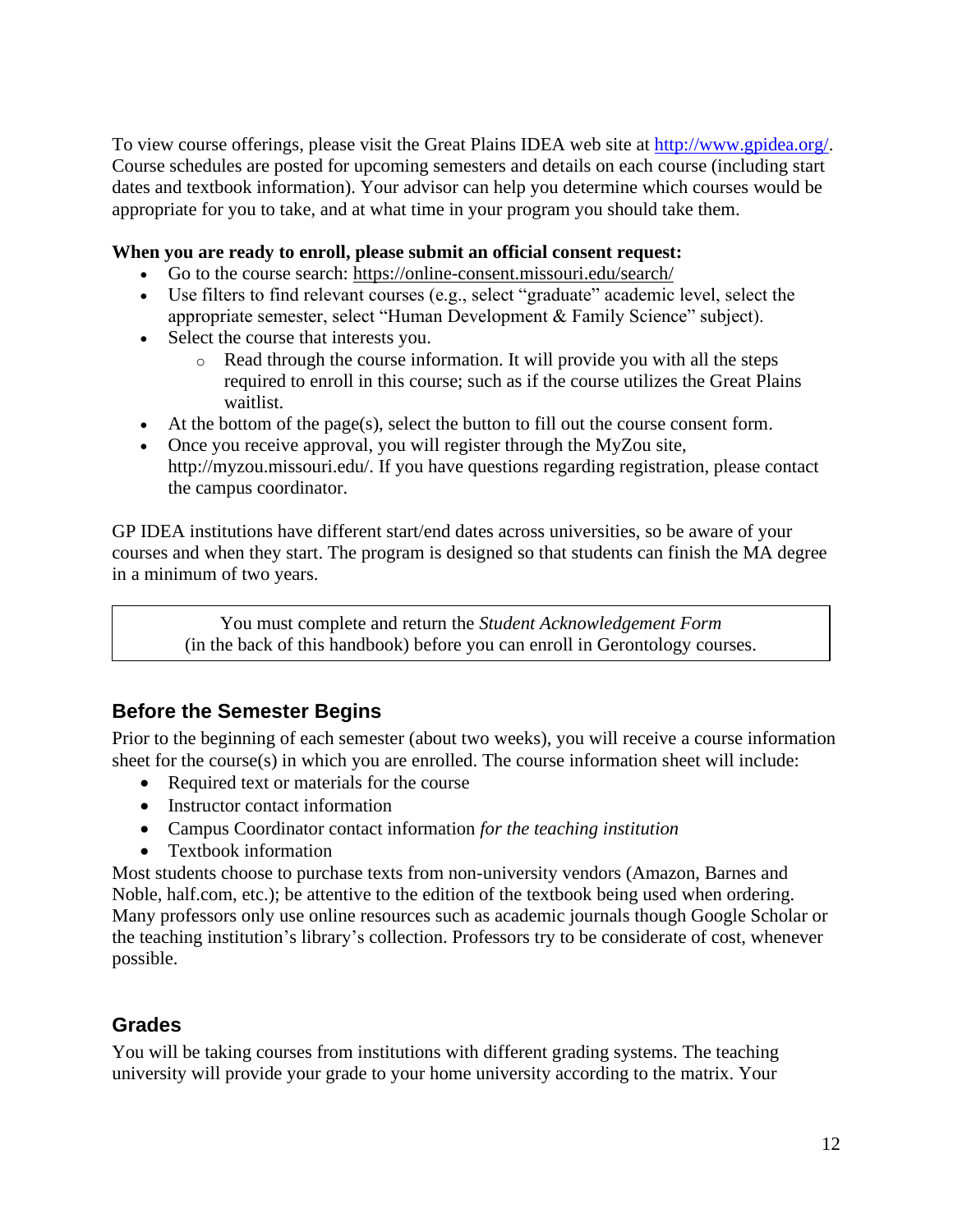|              | <b>University</b><br>of<br><b>Missouri</b> | <b>Kansas</b><br><b>State</b><br><b>University</b> | <b>Iowa State</b><br><b>University</b> | <b>North</b><br><b>Dakota</b><br><b>State</b><br><b>Univ</b> | <b>Oklahoma</b><br><b>State</b><br><b>University</b> | <b>Texas</b><br><b>Tech</b><br><b>University</b> |
|--------------|--------------------------------------------|----------------------------------------------------|----------------------------------------|--------------------------------------------------------------|------------------------------------------------------|--------------------------------------------------|
| $A+$         | 4.0                                        | $A - 4$                                            | 4.0                                    | $A - 4$                                                      | $A - 4$                                              | $A - 4$                                          |
| $\mathbf{A}$ | 4.0                                        | $A - 4$                                            | 4.0                                    | $A - 4$                                                      | $A - 4$                                              | $A - 4$                                          |
| $A -$        | 3.7                                        | $A - 4$                                            | 3.67                                   | $A - 4$                                                      | $A - 4$                                              | $A - 4$                                          |
| $B+$         | 3.3                                        | $B - 3$                                            | 3.33                                   | $B-3$                                                        | $B - 3$                                              | $B - 3$                                          |
| B            | 3.0                                        | $B - 3$                                            | 3.00                                   | $B - 3$                                                      | $B - 3$                                              | $B - 3$                                          |
| $B -$        | 2.7                                        | $B - 3$                                            | 2.67                                   | $B-3$                                                        | $B - 3$                                              | $B - 3$                                          |
| $C+$         | 2.3                                        | $C - 2$                                            | 2.33                                   | $C-2$                                                        | $C - 2$                                              | $C - 2$                                          |
| $\mathbf C$  | 2.0                                        | $C - 2$                                            | 2.0                                    | $C-2$                                                        | $C - 2$                                              | $C - 2$                                          |
| $C -$        | 1.7                                        | $C - 2$                                            | 1.67                                   | $C-2$                                                        | $C - 2$                                              | $C - 2$                                          |
| $D+$         | 1.3                                        | $D - 1$                                            | 1.33                                   | $D-1$                                                        | $D - 1$                                              | $D - 1$                                          |
| D            | 1.0                                        | $D - 1$                                            | 1.00                                   | $D-1$                                                        | $D - 1$                                              | $D - 1$                                          |
| $D-$         | 0.7                                        | $D - 1$                                            | 0.67                                   | $D-1$                                                        | $D - 1$                                              | $D - 1$                                          |

university will then translate the grade according to the matrix and your home institution's standards.

At the end of the semester, grades are reported on the transcript at the 'home' institution. There is no need to request a transcript from the teaching institution. Grades will be posted within 72 hours to 2 weeks after the end of the semester.

> At MU, students can view their grades by accessing their MyZou account: [http://myzou.missouri.edu](http://myzou.missouri.edu/)

# <span id="page-12-0"></span>**Graduation Procedure**

Early in the semester that you plan to complete all of their coursework, you are to file the necessary application for graduation and a Plan of Study form (M1 for Master's students; Certificate Plan of Study for certificate students). You are responsible for knowing, following, and meeting the deadlines and procedures of MU when filing for graduation. You will receive a diploma from MU, with no distinct difference noted because of the online format with this degree program. Master's students are encouraged, but not required to participate in any commencement activities.

> The application for graduation from MU is found at: <http://gradschool.missouri.edu/policies/commencement/>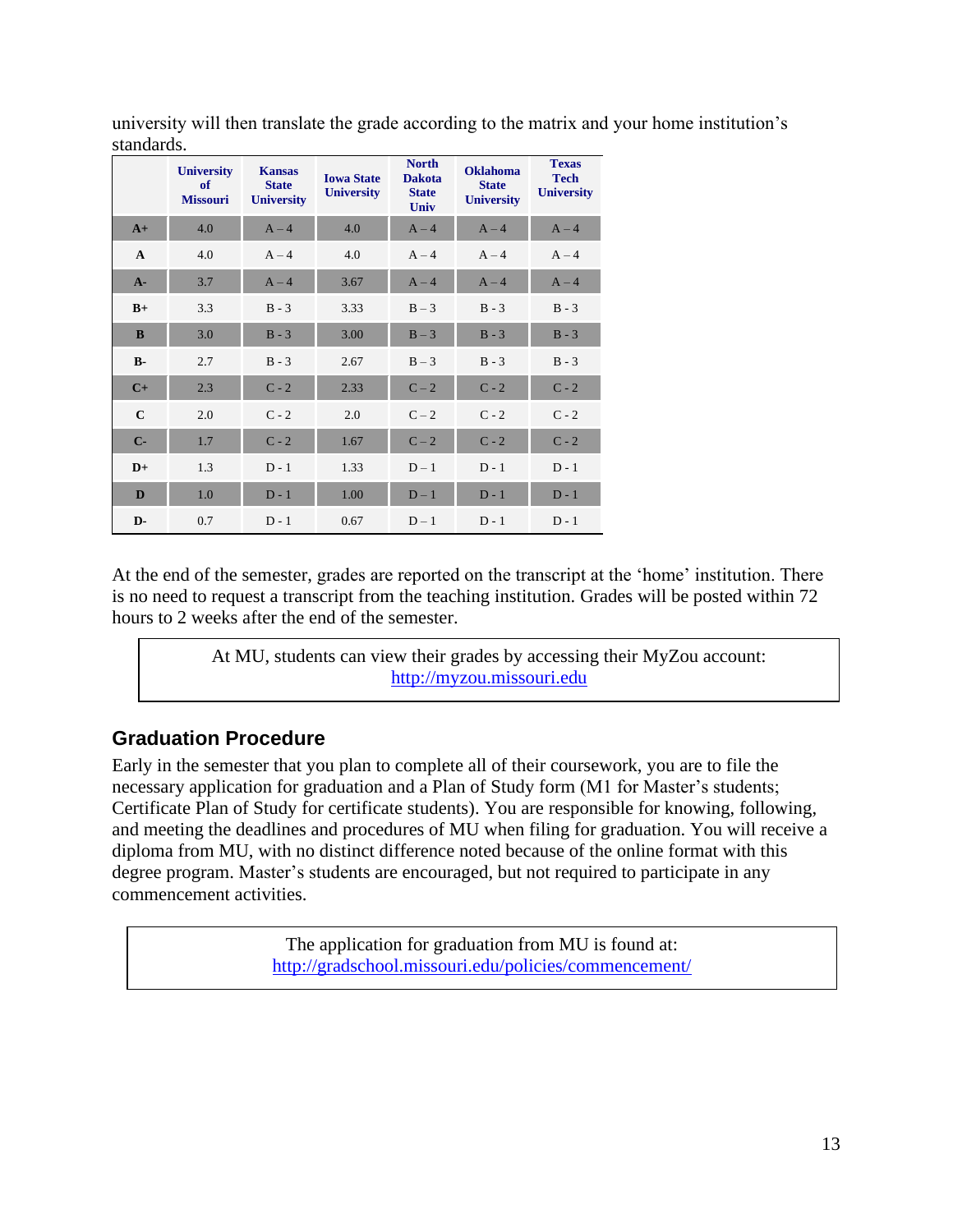# <span id="page-13-0"></span>**Academic Standards**

# <span id="page-13-1"></span>**Satisfactory Academic Progress**

You are expected to maintain a minimum overall grade point average of 3.0 and to make adequate yearly progress toward degree or certificate completion to remain in good academic standing. If you experience hardships or require an interruption in your program, please reach out to your advisor.

Each student must make satisfactory progress in the degree program. As a Gerontology student enrolled through MU, you must do the following to be considered making satisfactory progress:

- 1. Maintain a **cumulative GPA of 3.0 or greater**. In Departmental courses (i.e., any course intended toward completion of the degree and/or to be included in the M1 form) taken for graduate credit, the student should earn a B or above. A grade of C or below is permissible only once and will result in academic probation. Earning a C or below in any subsequent Departmental graduate course is grounds for immediate dismissal from the degree program.
- 2. Maintain **continuous enrollment** in the degree program and/or communicate official leave requests with his/her advisor and the University of Missouri Graduate School. Any student who does not enroll and/or complete courses in three consecutive semesters may be dismissed from the degree program. Failure to enroll in or complete courses for any semester without notice may result in probation. Official Leaves of Absence may not exceed three consecutive semesters.
- 3. Any grade of **Incomplete must be successfully resolved** by the end of the following semester. If the Incomplete is not resolved, the student will be placed on academic probation. For example, an incomplete for a Fall semester course must be resolved by the end of the Spring semester in order to avoid probation.
- 4. **File the M1 form** after the completion of 18 hours of coursework but before the start of the final semester of coursework.

The M1 form can be found at [http://hdfs.missouri.edu.](http://hdfs.missouri.edu/) A sample M1 form is provided at this webpage, as well as at the end of this handbook.

The student's advisor and the Director of Graduate Studies will review each student's progress jointly at the end of each semester. Students will be notified in writing of their status. If a student is placed on academic probation, the conditions and consequences of probation for the subsequent semester will be outlined in the letter. If, at the end of the next review, the student has not met the probationary conditions, the consequences outlined in the letter will be enforced (including possible dismissal from the Gerontology program).

# <span id="page-13-2"></span>**Policy on Appealing a Dismissal**

Students who have been dismissed from any Gerontology graduate program may appeal to the Human Development and Family Science Department after being notified of their dismissal. The student may submit a letter appealing the dismissal to the Director of Graduate Studies who will present it to the Graduate Committee. The student has the option of also providing other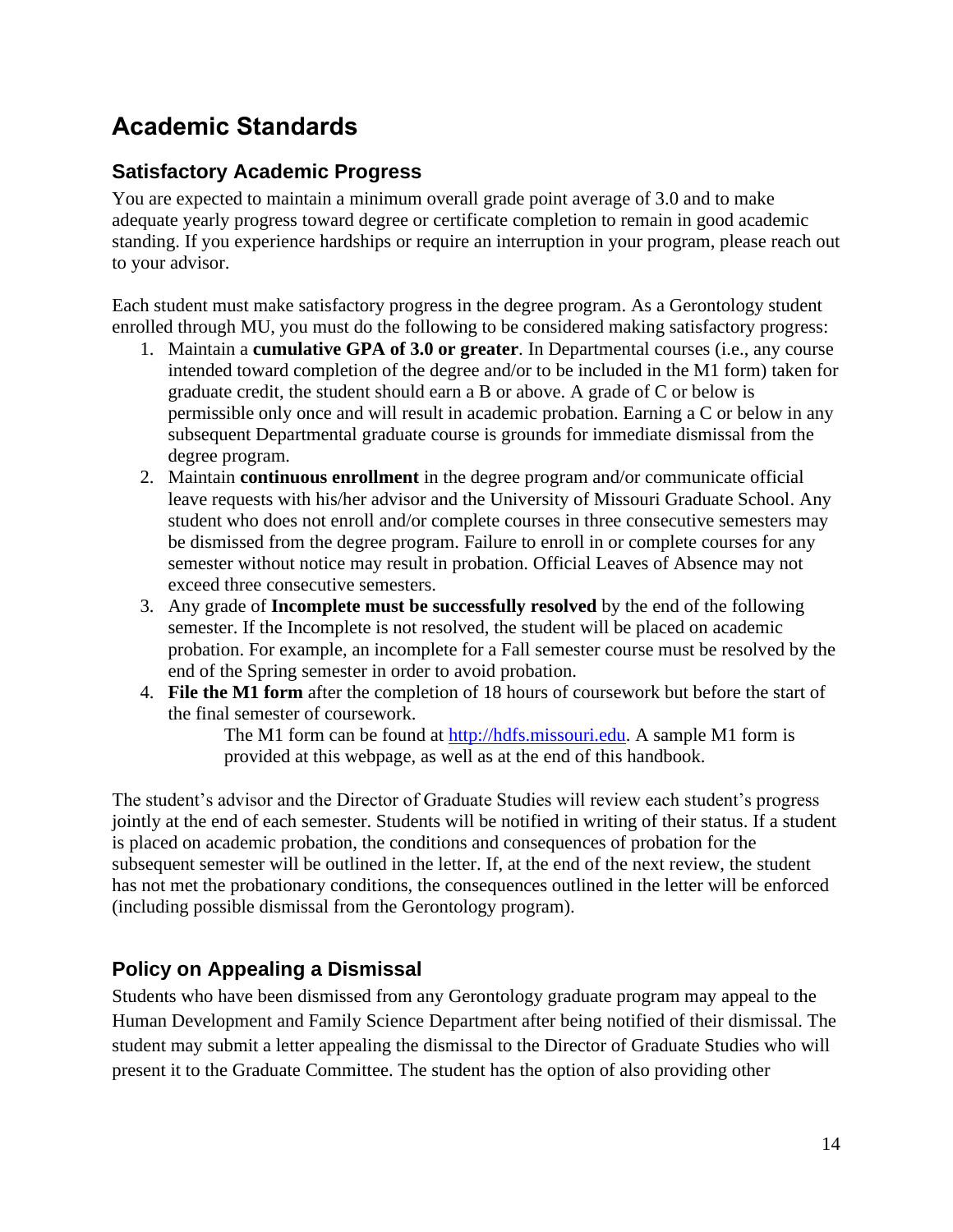supporting documentation (i.e., a letter of support from their advisor or a professor). The Graduate Committee will vote to:

- 1. Continue the student on probation with the conditions of the probation defined OR
- 2. Deny the appeal.

# <span id="page-14-0"></span>**Academic Integrity**

The Great Plains IDEA Board of Directors Academic Integrity policy is appended at the end of this handbook (for additional information, please see [https://www.gpidea.org/student](https://www.gpidea.org/student-handbook/grades-and-academic-integrity)[handbook/grades-and-academic-integrity\)](https://www.gpidea.org/student-handbook/grades-and-academic-integrity). In addition, please note the following:

- You will be responsible for assessing the validity and fidelity of online sources. When possible, students should utilize primary academic resources over web sources.
- Although you may find common volumes between courses, recycling of materials for assignments is not permitted.

Wikipedia is not considered an academic source. Do not use!

### <span id="page-14-1"></span>**Grievance Procedure**

Students who have a grievance in a course are to follow the following protocol: first, contact the course instructor in writing and discuss the issues in an open, positive, factual and reflective manner. If the concern needs further resolution, the Department Chair at the teaching institution may be contacted and subsequently the Dean at that teaching institution.

Students may also discuss their concerns with their assigned academic advisor or campus coordinator. The advisor or campus coordinator will inform the student of the appropriate procedures in the grievance process. Students who contact the department chair first will also be informed of the grievance procedures. Please also see the M Book (which explains rules and regulations of the University) at [https://mbook.missouri.edu.](https://mbook.missouri.edu/)

# <span id="page-14-2"></span>**Resources**

# <span id="page-14-3"></span>**Physical or Learning Accommodations**

Please inform your campus coordinator after admission into the graduate program if you require any accommodations because of a physical or learning disability. All institutions have offices to ensure compliance with ADA guidelines. You must register to receive services.

MU's Resource Center for Persons with Disabilities can be reached at: <http://disabilityservices.missouri.edu/index.php> (573) 882-4696 Voice or VP (573) 234-6662, or email at [disabilityservices@missouri.edu](mailto:disabilityservices@missouri.edu)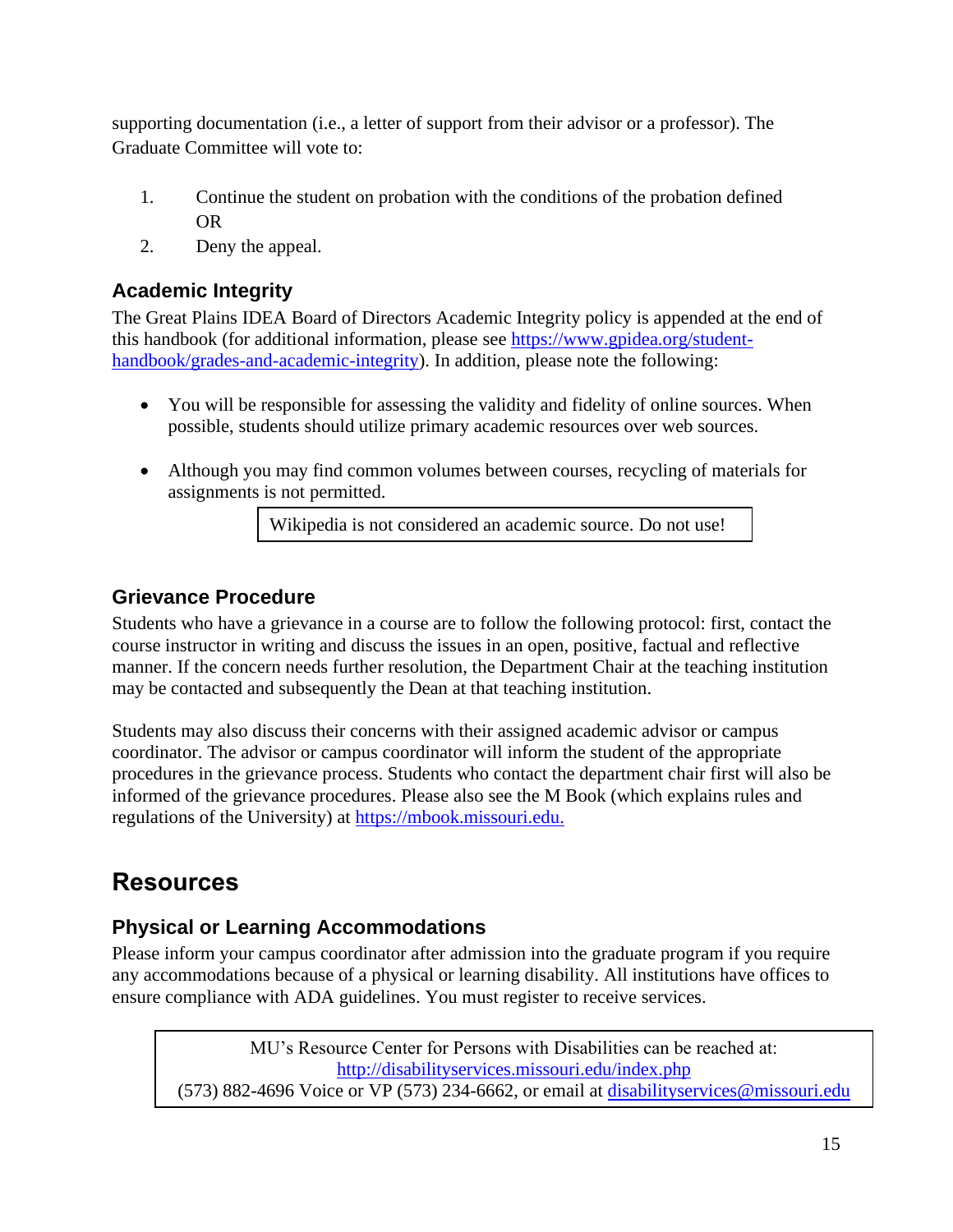### <span id="page-15-0"></span>**E-mail**

E-mail is the official mode of communication in the Gerontology program. Use of electronic mail and network connections at the participating institutions is a privilege and not a right. It is your responsibility to ensure that use of your accounts does not violate the computer and network use policies of any of the participating institutions. Please review MU's policies on acceptable uses of technology.

> MU's Acceptable Use Policy: <http://doit.missouri.edu/about/policies/aup.html>

Each teaching institution has its own e-mail system. **Institutions will only send e-mail messages using the university's e-mail accounts.** If you forward your e-mail to an external email account (e.g., AOL, hotmail, or gmail), or change any features of your university e-mail account, it is your responsibility to ensure you are receiving messages.

It is the responsibility of each Gerontology student to establish and regularly **check their individual university e-mail account(s) at least once per day** during an enrolled semester. Please also check spam or junk mail folders and white list any email address going into these folders from participating universities.

> MU's e-mail system is located at: <http://webmail.mizzou.edu/> Activate your e-mail as soon as possible.

# <span id="page-15-1"></span>**E-Mail Etiquette**

It is expected that all messages to other students, Gerontology faculty, and campus coordinators will be sent with a relevant subject line, full name and student number within the e-mail text. Do not send advertising, junk mail, chain letters, mass mailings, and harassing or intimidating messages.

# <span id="page-15-2"></span>**Virus Software**

Because of the nature of the program and the extent to which materials are shared between and among students and institutions, students are strongly advised to install anti-virus software on each of the computers they use. It is also advised to keep their anti-virus definitions up-to-date. Any file detected to have been forwarded with a virus is subject to penalties as identified by the course instructor in their syllabus. It is the student's responsibility to scan all materials to be submitted for course work.

### <span id="page-15-3"></span>**Software for Assignments**

Students in the Gerontology program are required to use Microsoft Office products (e.g., MS Word and MS Powerpoint) in the production of assignments. Do not use other forms of word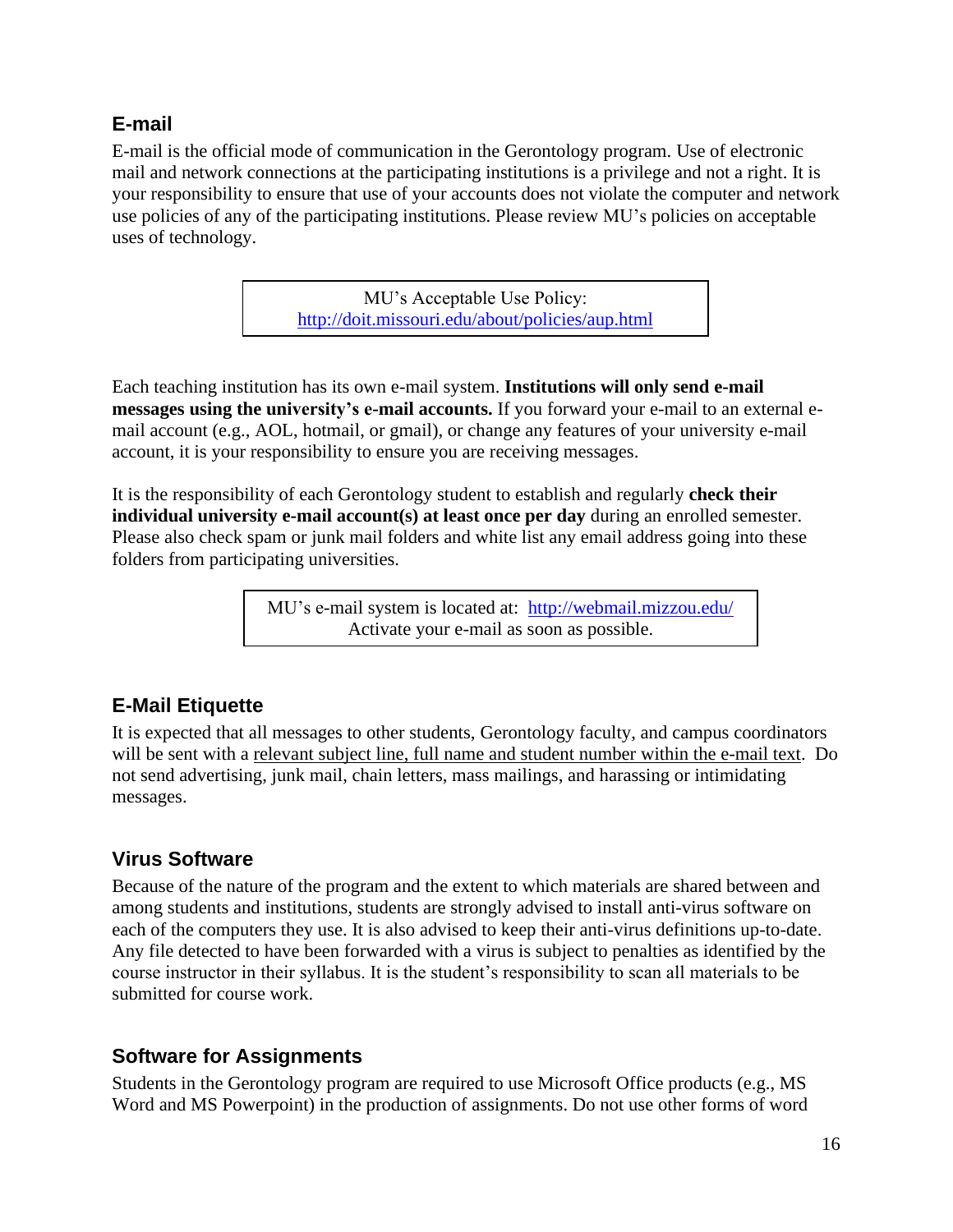processing software and generally should avoid using online/free services such as Google Docs or Google Slides to produce or submit assignments. Consult your course instructor for any additional requirements.

> At MU, all students are eligible for a free copy of MS Office 365 ProPlus. For more information go to: <https://doit.missouri.edu/services/software/software-sales/>

Problems with technology and internet access happen; however, having technical difficulties, losing documents or missing deadlines due to connection problems, viruses or other malfunctions are not accepted reasons in an online program for missing deadlines.

Plan ahead and backup your work!

### <span id="page-16-0"></span>**Learning Management Systems**

Each institution has a learning management system or platform which is an online, internet-based repository for course materials. The sites are available 24 hours per day, 7 days per week. See <http://www.gpidea.org/learning-management-systems> for a list of each institution's course/learning management system. You are encouraged to use the available "help" options within the learning management system if you have technical questions or problems.

### <span id="page-16-1"></span>**Library Access**

Students must be actively enrolled in the current or upcoming semester in MU courses to be eligible to use all the services through MU Libraries. To gain access, students must use their pawprint and password when prompted. Please see [http://library.missouri.edu.](http://library.missouri.edu/)

Students may place articles or book requests at this site, chat with a librarian or connect to the extensive online resource network. Students can view abstracts of articles and books, or full-text articles, in most cases. If you need assistance in your searches of library materials, go to [http://libraryguides.missouri.edu/rc.](http://libraryguides.missouri.edu/rc)

While a student at other institutions, you may also be granted access to those library systems, as well.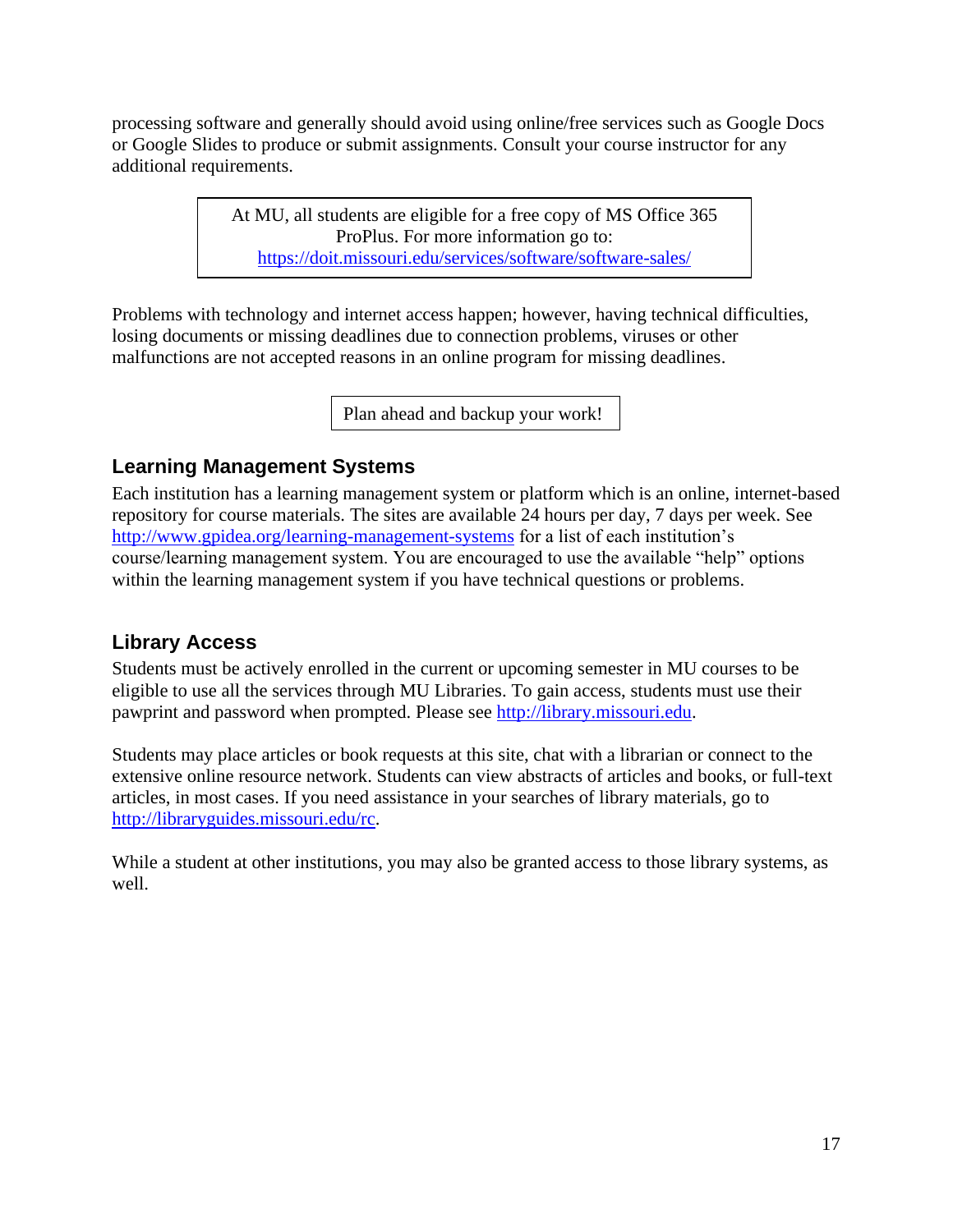# <span id="page-17-0"></span>**Financials**

# <span id="page-17-1"></span>**Financial Aid**

This program is considered eligible for financial aid, as any other graduate program. You may be eligible for university-, college-, or department-level scholarships, fellowships, or awards. Keep in mind, each individual student, school and your status will determine your aid package.

See<http://financialaid.missouri.edu/eligibility/enrollment-requirements.php> for information on minimum enrollment requirements to be eligible for financial aid. Always fill out the Free Application for Federal Student Aid! See <http://www.gpidea.org/students/cost> for helpful information.

# <span id="page-17-2"></span>**Tuition and Billing**

Students pay a negotiated common price/credit hour to the institution at which they matriculate. There are no out-of-state versus in-state tuition fee scales. To inquire about tuition and fees, please see [http://www.gpidea.org/students/cost.](http://www.gpidea.org/students/cost)

> MU will post financial aid awards, scholarships and bills in MyZou at: [https://myzou.missouri.edu](https://myzou.missouri.edu/)

# <span id="page-17-3"></span>**Course Drops/Withdrawals and Tuition Refunds**

A Great Plains IDEA student requesting to drop a course, with or without a refund, or withdrawal for the semester is subject to the MU's policies and procedures.

To drop or withdraw from a course, you must contact your campus coordinator to assist you in filing the appropriate paperwork. Note that there is a difference between dropping a course, and withdrawing from a course.

- Students may drop a course through the end of the business day of the fifth week or the 25th class day of the semester. It will have no effect on the grade point average. As a matter of professionalism, be sure to contact your instructor.
- After the last day to drop, students are withdrawing from a course if they choose to leave the course. The course instructor must be notified. Students may withdraw from a course through the end of the business day of the 10th week or 50th class day of the semester. At this point a grade of *W* for withdraw is recorded if the student was passing at the time of withdrawal. If the student was failing at the time of withdrawal, the course grade is *F*. The instructor determines which grade to assign based on the student's grade to date. A *W* grade does not affect the grade point average, while a grade of *F* does.
- Students who remain enrolled in a class, but fail to complete a significant portion of the work may be assigned a grade of *FN*. This indicates that the student did not attend and may have implications for future financial aid. The grade generally will not appear until all grades for the course are submitted at the end of the semester.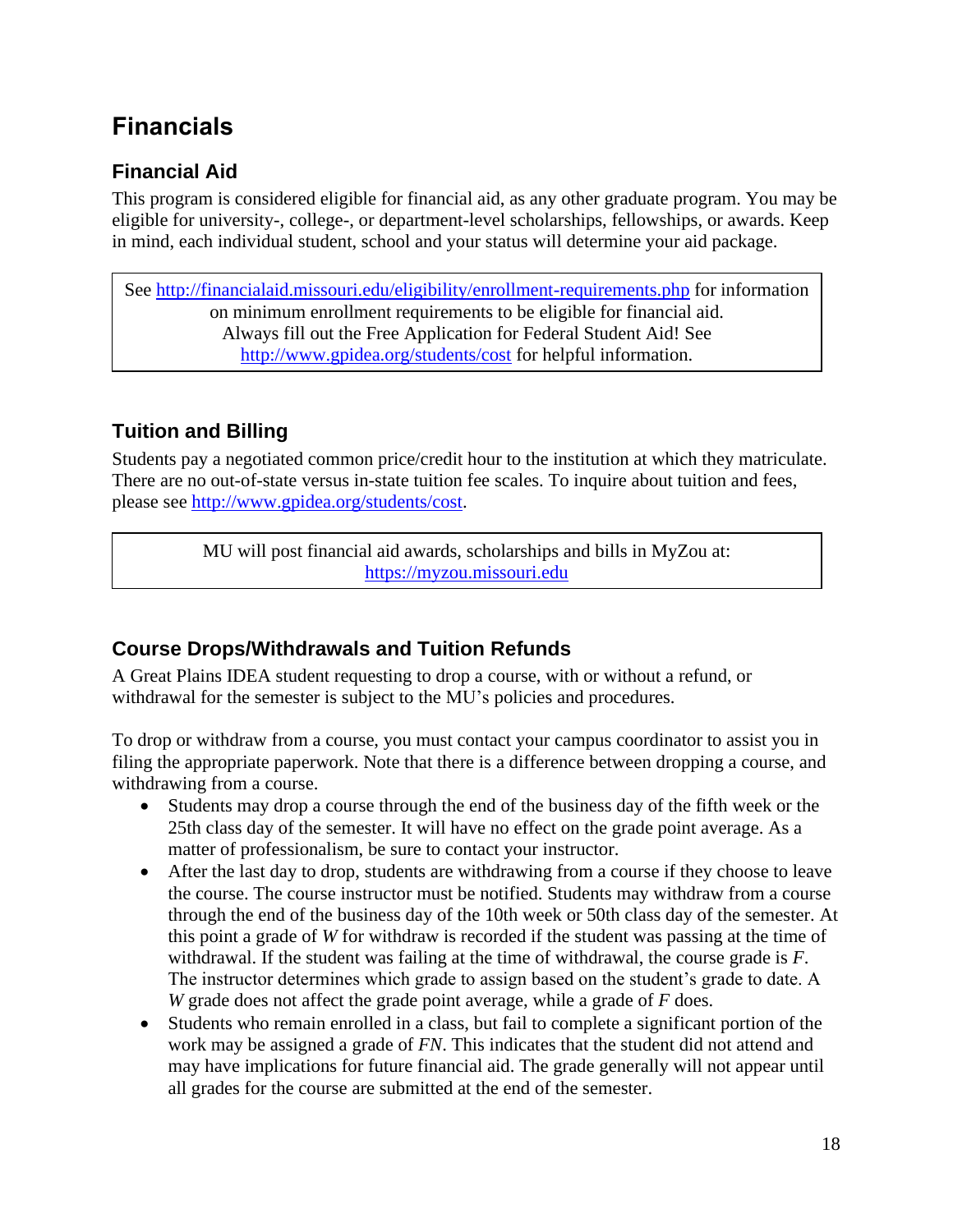**Please note:** Dropping your last class, or all classes, is considered a complete withdrawal from the University and must be completed before the last day the class meets or the last day of the term for regularly scheduled classes. Finals are not included as part of the term for this purpose.

Students who engage in a pattern of dropping credits after the semester has started or failing to complete coursework for which he or she is enrolled may be put on probation or dismissed from the program. Failing to complete coursework may also result in a loss of eligibility for financial aid. (See note about *FN* above)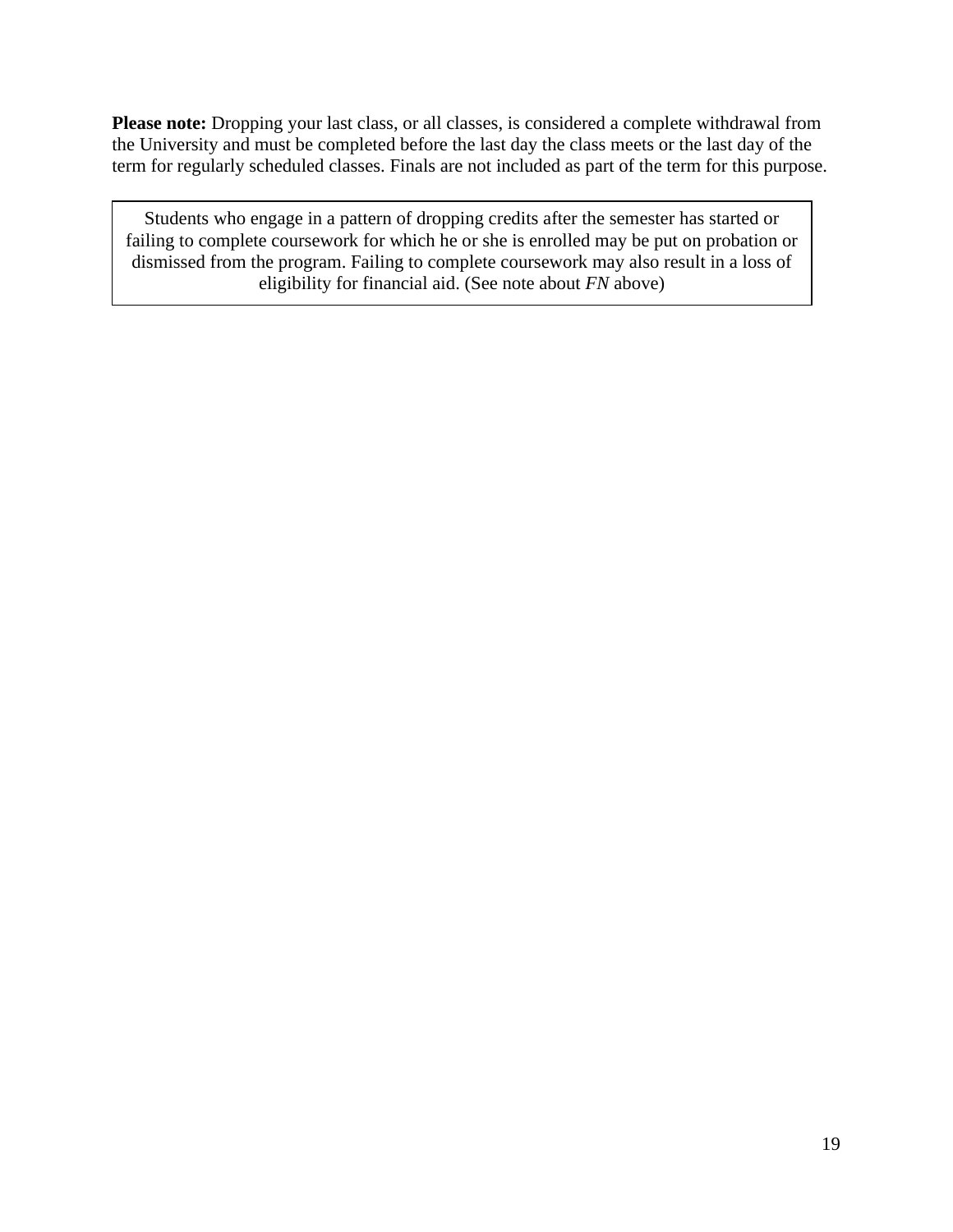# <span id="page-19-0"></span>**Contact Information**

**Enrollment:** First, contact the Campus Coordinator at your home institution for assistance and information about course availability.

• MU: Janice Clawson at [mumzongreatplains@umsystem.edu](mailto:mumzongreatplains@umsystem.edu)

#### **Office of Cashiers (tuition, fees and billing):**

- Online:<http://cashiers.missouri.edu/>
- Phone: 573-882-3097

#### **Financial Aid:**

- Online: <http://financialaid.missouri.edu/index.php>
- Phone: 573-882-7506

#### **E-mail Account Help:**

- MU: Helpdesk 573-882-5000
- KSU: Helpdesk, 800-865-6143
- UNL: Help Desk, 866-472-3970
- MSU: Helpdesk, 800-500-1554
- NDSU: Helpdesk, 701-231-8685, Option 1
- TTU: Helpdesk 806-742-4357
- ISU: Helpdesk, 515-294-4000 \*These numbers are subject to change. Please refer to the specific University's website for updated information.

#### **Learning management system**:

- MU: https://[courses.missouri.edu](https://courses.missouri.edu/)
- MSU: <https://angel.msu.edu/default.asp>
- KSU: <https://signin.k-state.edu/WebISO/login>
- NDSU:<https://bb.ndsu.nodak.edu/webapps/portal/frameset.jsp>
- UNL: <https://my.unl.edu/>
- TTU: <https://eraider.ttu.edu/>
- ISU: <https://bb.its.iastate.edu/webapps/portal/frameset.jsp>

\*These websites and management systems are subject to change. Please refer to the specific University's website for updated information.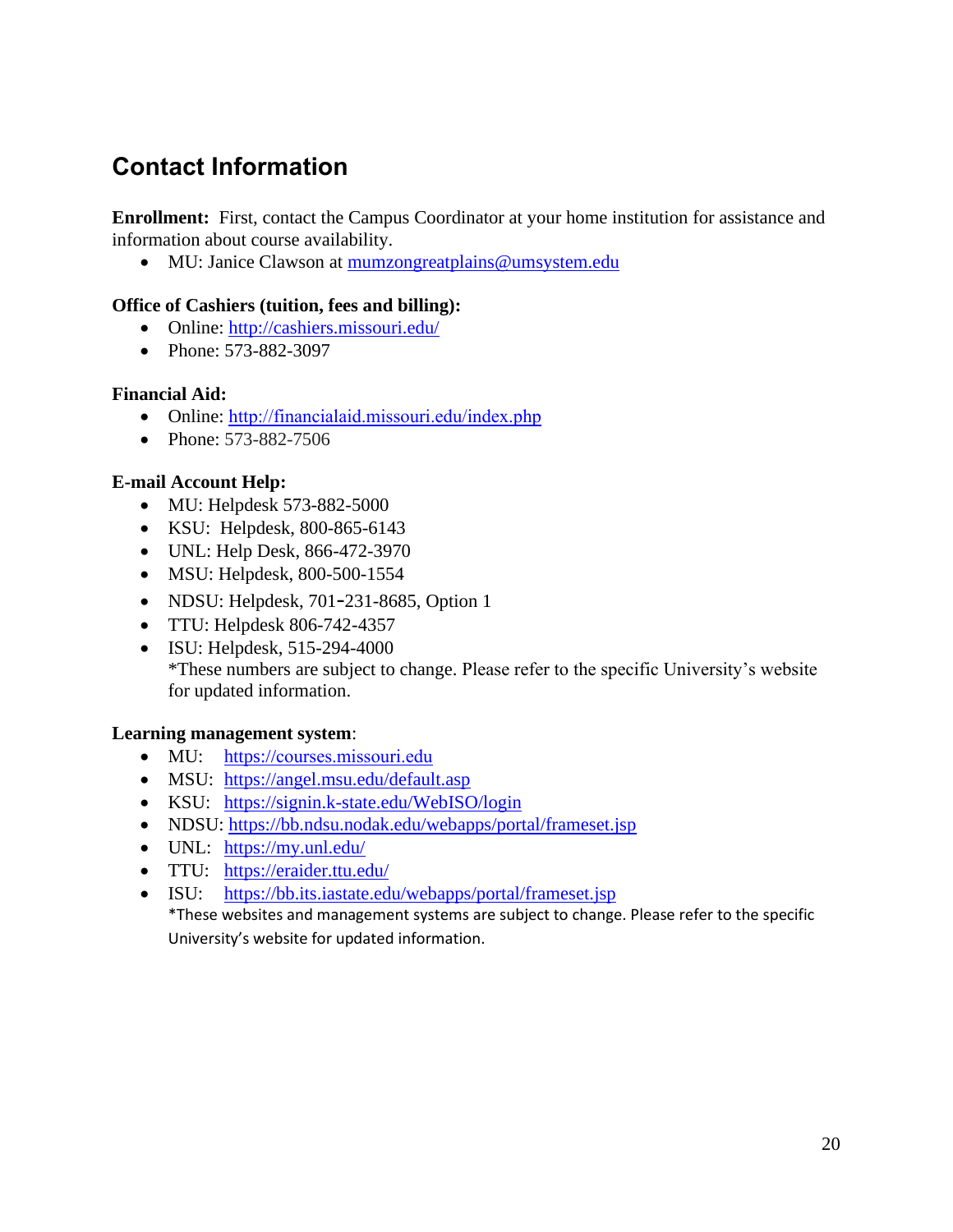# <span id="page-20-0"></span>**Appendix A: Academic Integrity Policy Appendix E.4**

Academic Integrity Statement for Great Plains Interactive Distance Education Alliance (Great Plains IDEA)

*(Modified with Permission: General Catalog 2001-2, Colorado State University, pp.33-34)*

The foundation of higher education is truth and knowledge, each of which relies in a fundamental manner upon academic integrity and is diminished significantly by academic dishonesty. Academic integrity is conceptualized as doing and taking credit for one's own work. A pervasive attitude promoting academic integrity enhances the sense of community and adds value to the educational process. All within the Great Plains IDEA are responsible for and affected by the cooperative commitment to academic integrity.

Academic dishonesty (see examples below) undermines the educational experience offered through the Great Plains IDEA, lowers morale by engendering a skeptical attitude about the quality of education, and negatively affects the relationship between students and instructors.

Instructors are expected to use reasonably practical means of preventing and detecting academic dishonesty. Any student found responsible for having engaged in academic dishonesty will be subject to academic penalty and/or disciplinary action.

Students are encouraged to share the responsibility for the academic integrity of the Great Plains IDEA by reporting incidents of academic dishonesty. Examples of academic dishonesty include (but are not limited to):

#### **1. Cheating**

Providing or receiving unauthorized assistance on any form of academic work. Examples include copying the work of another student; taking an exam or completing homework for another student; possessing unauthorized answer codes; and falsifying exams or other graded activities.

#### **2. Plagiarism**

Plagiarism includes the copying of language, structure, ideas, or thoughts of another, and representing them as one's own without proper acknowledgment. Examples include a submission of purchased research papers as one's own work; paraphrasing and/or quoting material without properly documenting the source.

#### **3. Unauthorized Possession or Disposition of Academic Materials**

Unauthorized possession or disposition of academic materials includes the unauthorized selling or purchasing of examinations or other academic work; stealing another student's work; unauthorized entry to or use of material in a computer file; theft or mutilation of library materials; and using information from or possessing exams that an instructor did not authorize for release to students.

#### **4. Falsification**

Falsification encompasses any untruth, either verbal or written, in one's academic work. Examples include receiving unauthorized assistance on an exam, inaccurate reflection of an individuals participation in a group activity, or lying to avoid taking an exam or turning in other academic work.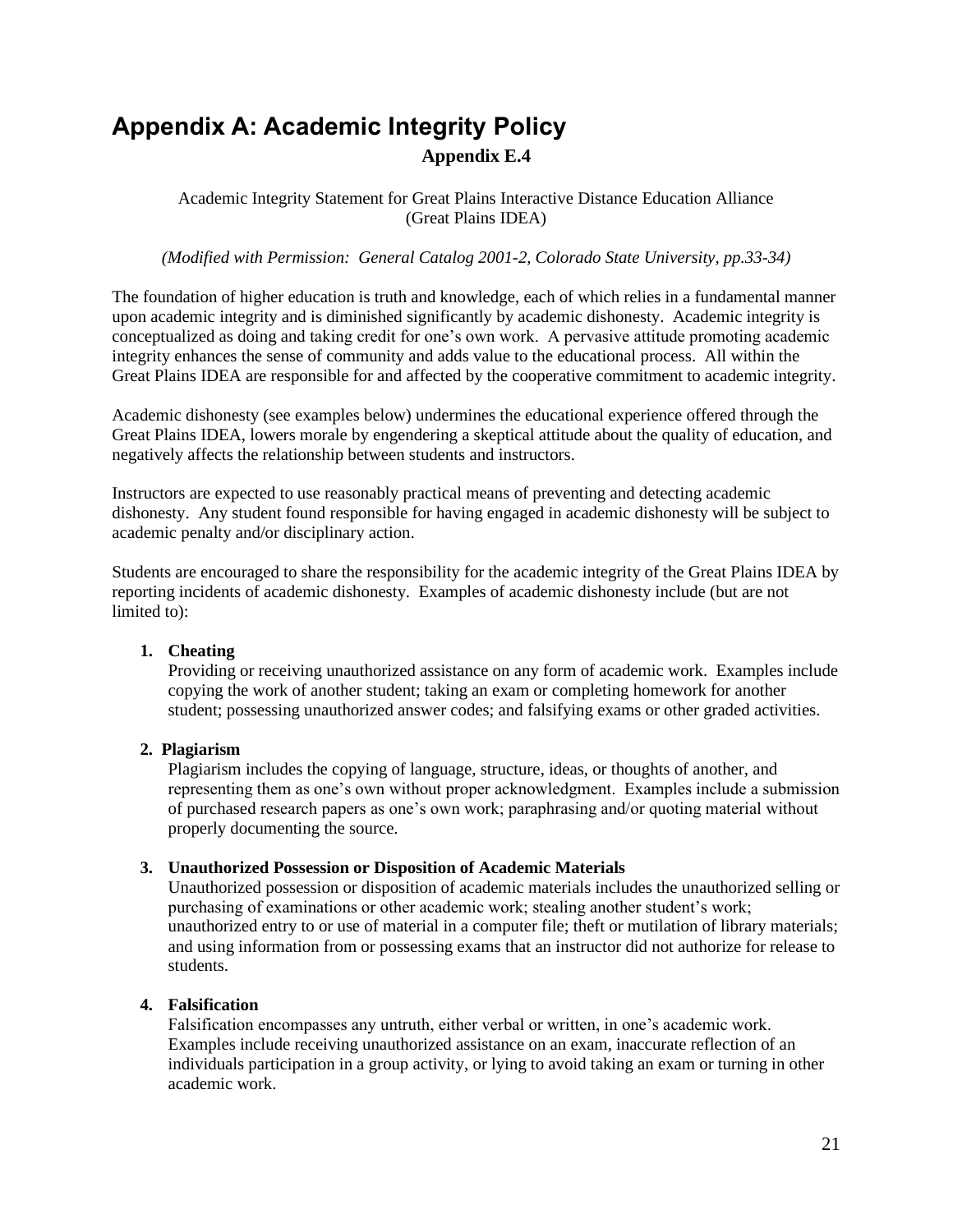#### **5. Facilitation of Cases of Academic Dishonesty**

Facilitation of any act of academic dishonesty including cheating, plagiarism, and/or falsification of documents also constitutes violation of the Great Plains IDEA's academic integrity. Examples include knowingly discussing specifics of the content of a test or examination you have taken with another student who has not yet taken that test or examination or facilitating, by sharing one's own work, a student's efforts to cheat on an exam or other academic work.

If an instructor has evidence that a student has engaged in an act of academic dishonesty, the instructor will notify the student of the concern. The student will be given the opportunity to give his/her position on the matter. If the student admits to engaging in academic dishonesty or if the instructor judges that the preponderance of evidence supports the allegation of academic dishonesty, the instructor may then assign an academic penalty consistent with their institutional policy. Examples of academic penalties include receiving a reduced grade for the work, a failing grade in the course, or other lesser penalty as the instructor deems appropriate. If, after making reasonable efforts, the instructor is unable to contact the student or collect relevant evidence before final course grades are assigned, he/she shall assign an interim grade of incomplete and notify the student of the reason such grade was given.

If the student disputes the allegation of academic dishonesty he/she should inform the instructor of their intent to appeal. The appeal is made through the Great Plains IDEA university representative at the student's home institution, using instructional policies and procedures at that institution.

The Great Plains IDEA university representative at the student's home institution shall be responsible for facilitating communication between the student and the instructor and guiding the appeal process with due diligence.

All work submitted by the student is to be their original products. When quoting other sources standard citations, using APA standards, are expected.

Students submitting the work of others or in any other way plagiarizing materials will be subject to the academic integrity policies of their home institution.

#### **Grade Appeal Process:**

- a. Students wishing to appeal a grade will follow all procedures at the teaching institution.
- b. The teaching institution will contact the Great Plains IDEA representative at the student's home institution to inform them that a grade appeal has been initiated.
- Note: When students sign the "Student Acknowledgment Form," the form will state that they "agree to substitute the grade appeal process at the "teaching institution" for my "home institution's" process (see attached draft of Student Acknowledgment Form).—Appendix A

#### **Approved by Great Plains IDEA Graduate Dean Team, 02/23/06; Approved by Great Plains IDEA Board of Directors, 03/02/06**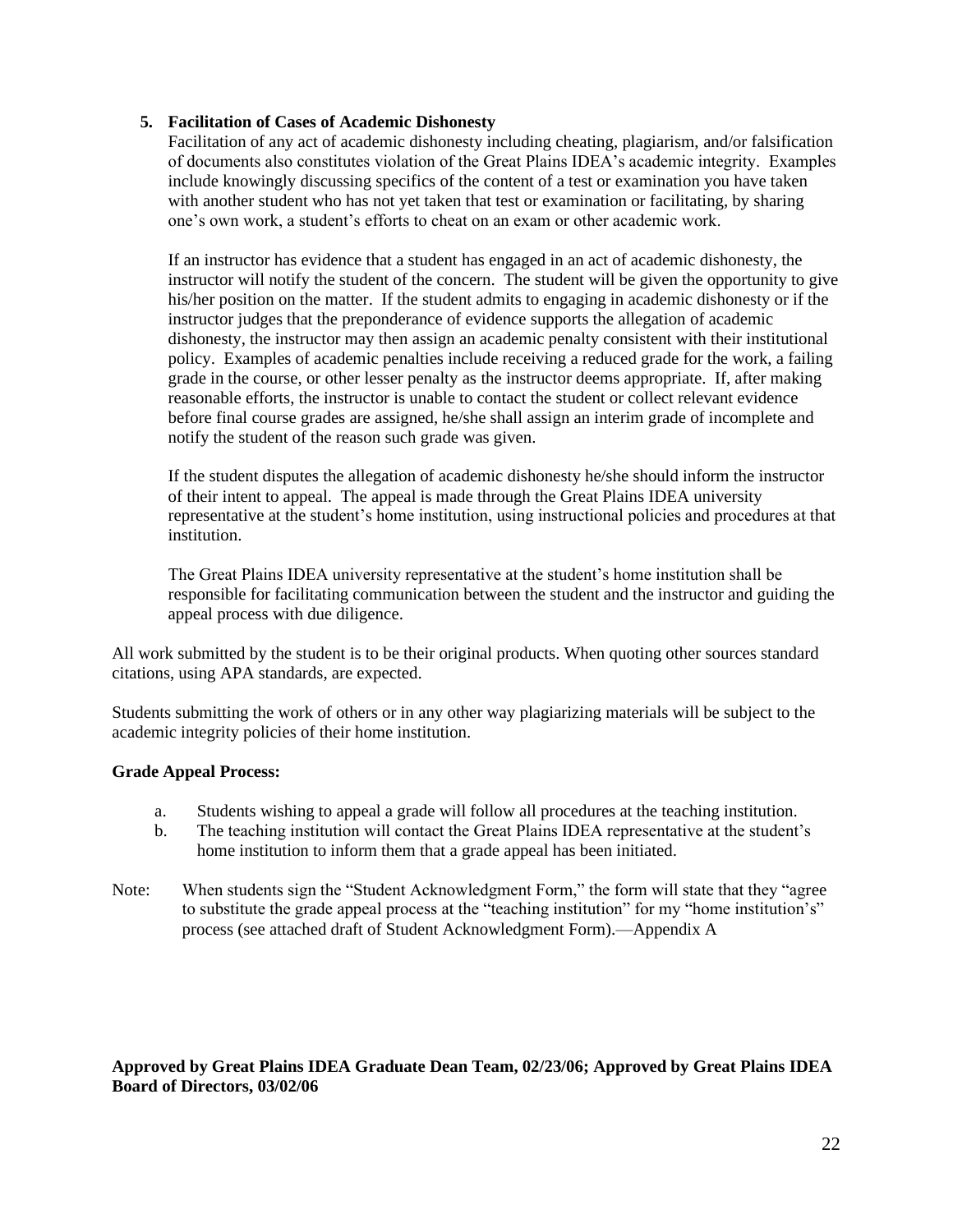# <span id="page-22-0"></span>**Appendix B: Student Acknowledgment Form**

The Great Plains Interactive Distance Education Alliance (Great Plains IDEA) offers multiinstitution, online graduate degrees and certificate programs. This consortium provides students with high quality, coordinated instruction from experts at several universities. After formal admission to their home institution, students may also enroll in Great Plains IDEA degrees and programs directly. Credits earned within these degrees and programs are counted at the home institution as regular, not transfer, credit.

As a Great Plains IDEA student, you have selected the university that you wish to have as a "home institution" by applying for admission to that school.

To register a student in a class the home university enters student specific information into a Great Plains IDEA database. The information entered into the database will include the student's home institution, student identification number, name, address, phone number, e-mail address, date of birth, gender, ethnicity, citizenship/visa information, previous degrees and institutions where they were granted, and course registration and history. This allows the teaching university immediate access to class lists and provides the university with necessary student activity reports. Software and data will be stored and maintained on a secure central database server. A limited number of university staff or faculty will be granted access to the database on a need-to-know basis.

Grade appeals for all Great Plains IDEA online courses will be handled at the teaching institution. Students will not have access to the grade appeal process at their "home institution."

---------------------------------------------------------------------------------------------------------------------

I understand \_\_\_\_\_\_\_\_\_\_\_\_\_\_\_\_\_\_\_\_\_\_\_\_\_\_\_\_\_\_\_\_\_\_ (Home Institution) will be disclosing my personal identifiable information in the manner outlined above, and that I agree to substitute the grade appeal process at the "teaching institution" for my "home institution's" process. I understand the purpose of sharing student specific information within the Great Plains IDEA multi-institution program.

\_\_\_\_\_\_\_\_\_\_\_\_\_\_\_\_\_\_\_\_\_\_\_\_\_\_\_\_\_\_\_\_\_\_ \_\_\_\_\_\_\_\_\_\_\_\_\_\_\_\_\_\_\_\_\_\_\_\_\_\_\_\_\_\_\_\_\_\_\_

 $\frac{1}{2}$  ,  $\frac{1}{2}$  ,  $\frac{1}{2}$  ,  $\frac{1}{2}$  ,  $\frac{1}{2}$  ,  $\frac{1}{2}$  ,  $\frac{1}{2}$  ,  $\frac{1}{2}$  ,  $\frac{1}{2}$  ,  $\frac{1}{2}$  ,  $\frac{1}{2}$  ,  $\frac{1}{2}$  ,  $\frac{1}{2}$  ,  $\frac{1}{2}$  ,  $\frac{1}{2}$  ,  $\frac{1}{2}$  ,  $\frac{1}{2}$  ,  $\frac{1}{2}$  ,  $\frac{1$ 

Signature Date (month/date/year)

Print Last Name Middle First Name

Initial

**Revised 11/15/2005; Approved Great Plains IDEA Graduate Deans, 02/23/06; Approved Great Plains IDEA Board of Directors 03/02/06**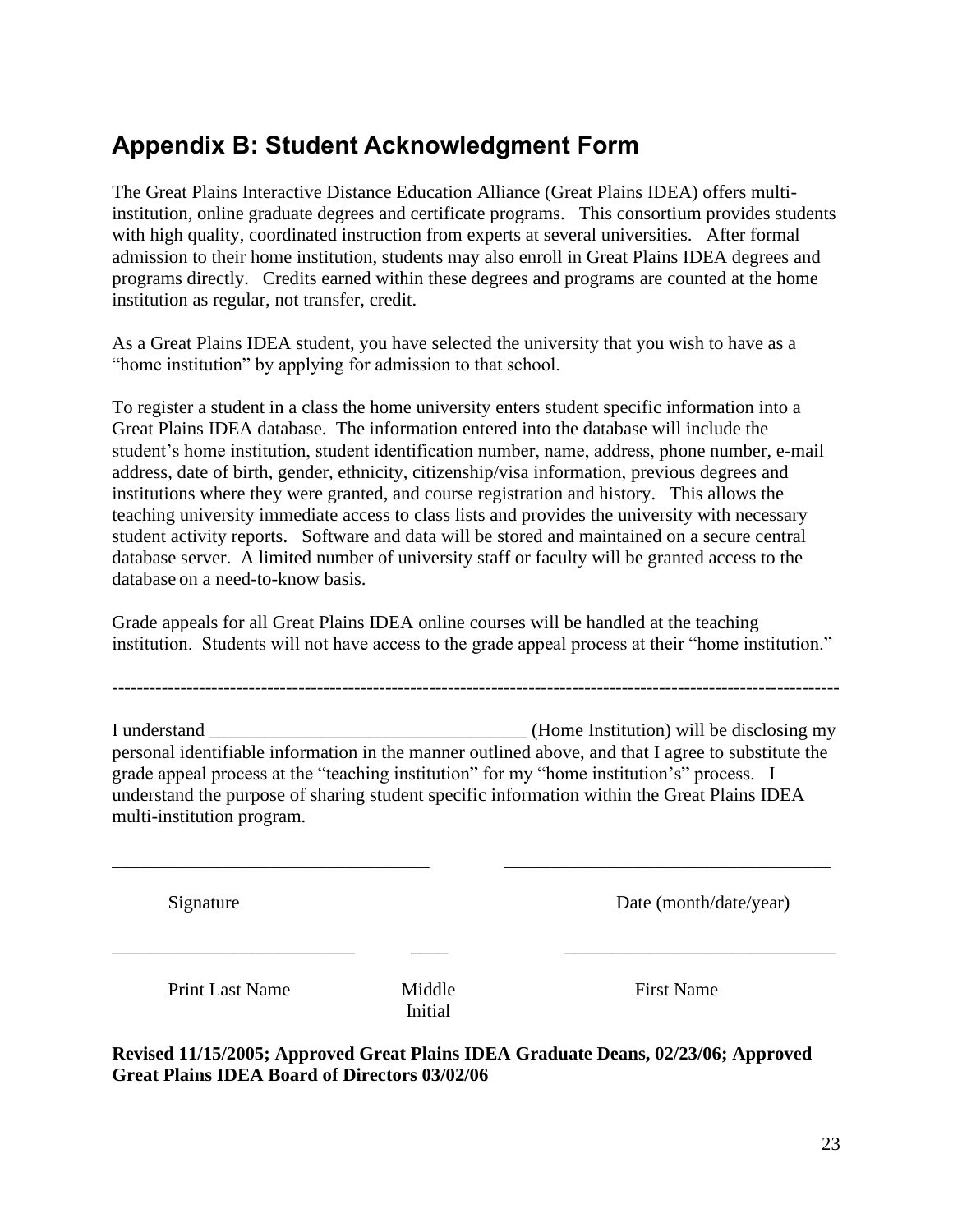# <span id="page-23-0"></span>**Appendix C: Handbook Acknowledgement Form**

**You are required to print and return a copy of this statement to your Campus Coordinator. You should also save an electronic or hard copy of this document. You are held in compliance with the edition available when you matriculated (entered) your home institution.** 

I, 1. 2012 1. The Secret Assembly the Great Plains IDEA Gerontology and reviewed the Great Plains IDEA Gerontology Student Handbook. I agree to abide by the policies stated within and consequences related to my non-compliance.

\_\_\_\_\_\_\_\_\_\_\_\_\_\_\_\_\_\_\_\_\_\_\_\_\_\_\_\_\_\_\_\_ \_\_\_\_\_\_\_\_\_\_\_\_\_\_\_\_\_\_\_\_

\_\_\_\_\_\_\_\_\_\_\_\_\_\_\_\_\_\_\_\_\_\_\_\_ \_\_\_\_\_\_\_\_\_\_ \_\_\_\_\_\_\_\_\_\_\_\_\_\_\_\_\_\_\_\_\_

Signature Date

Print Family/Last name Middle Initial First Name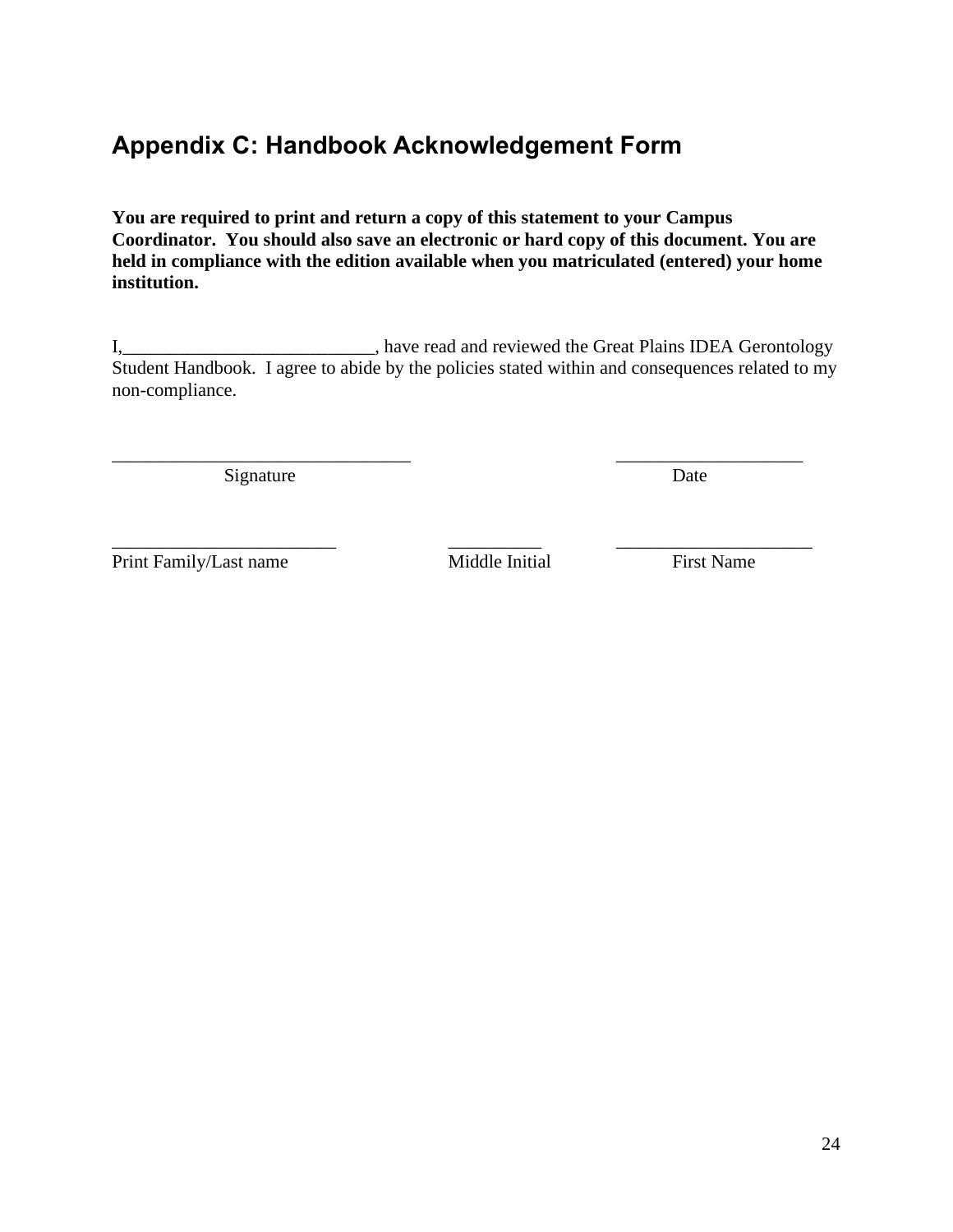# <span id="page-24-0"></span>**Appendix D: Exam**

The comprehensive exam process is designed to evaluate your critical understanding of theory, research, HDFS content, and practice specific to your degree program (e.g., gerontology, lifespan development, youth development, family and community services). As such, you must complete the comprehensive exam in the final semester of coursework, or as advised by your advisor and committee. The exam is comprised of two parts: a written exam and an oral defense. Both are evaluated by your committee; committee members will be selected in conjunction with your advisor. All written work must use the most recent APA style and formatting in text and in references and be formatted with 1" margins, double-spaced 12-point Times New Roman font.

### **Exam Proposal**

Prior to beginning the written exam, you will electronically submit a 2-page essay to your committee that (a) outlines your career goals (i.e., how your degree program has influenced your future direction; one paragraph maximum) and (b) summarizes your proposed exam topic  $(1\frac{1}{2})$ pages). The purpose of the proposal section is to give your committee members a preview of your final exam paper. It should include a clear thesis statement, key literature findings used to justify the importance of your topic, identification of a relevant theory/framework, and implications for future programs/practice. The more specific your proposal is, the more helpful feedback your committee can provide. Consult your advisor for individual feedback before submitting to the committee. Your committee members will provide feedback and approval on the proposed topic before you may begin the exam process. Committee members will share their feedback electronically to you and to the other committee members. All committee members must approve the exam topic and sign the M2.5 form.

#### **Written Exam**

For the written exam, you will choose a topic associated with your emphasis area that needs to be addressed by practitioners. This topic could be a challenge or a need for the population being served or for those working with the population. In a 10-15 page paper, you must include the following:

a) Literature review on the topic. The literature review must include scholarly research/sources and needs to be organized by themes relevant to the topic/thesis statement. Include in the literature review a theory/framework from your degree program relevant to understanding the topic. Provide explicit connections between research themes and theory. Include limitations of or gaps in our current understanding of the topic.

b) Review of current practices related to your topic. "Practices" is defined broadly to be relevant to your topic, and it could include prevention/intervention programming, government policies, organizational policies, or strategies/approaches common to your field. Critically evaluate current practices, and review any available evidence related to implementation and outcomes of the practice (this may include, but is not limited to,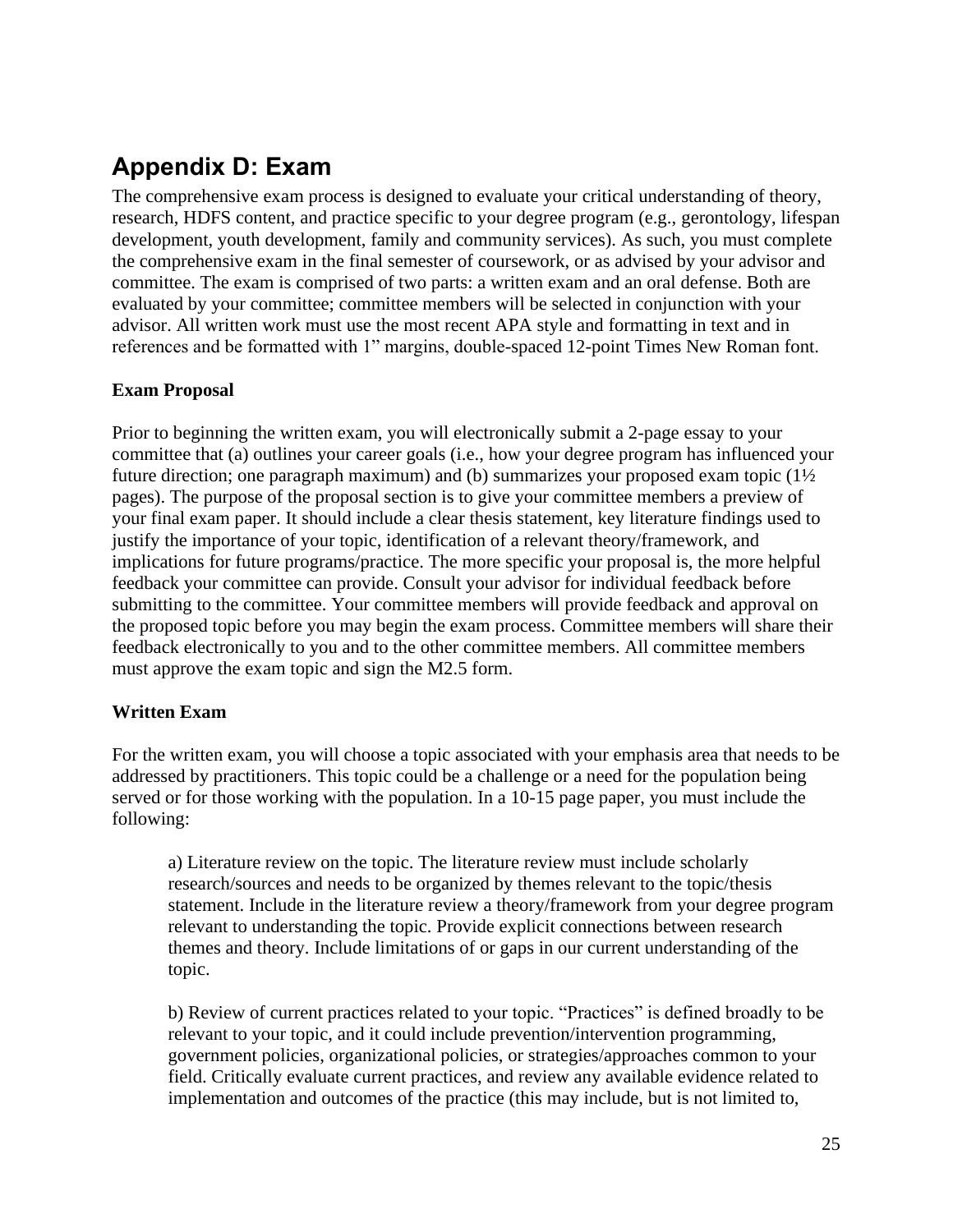formal program evaluations). Describe how well the practice aligns with research and theory reviewed in the previous section.

c) Implications for practice. Provide clear, action-oriented suggestions for practice, based on the literature or on theory, that will create, improve, or replace existing programs/practices/policies. Justify the suggestions you make (i.e., why will the suggested intervention/solution be effective? What information from literature or theory leads you to this conclusion? Under what conditions might this practice be most effective, and why?).

The committee will be looking for evidence that you can integrate knowledge gained from your coursework in the program, effectively summarize relevant literature and draw logical conclusions, and demonstrate problem-solving skills related to practice.

#### **Oral Defense**

You will orally defend your written exam to your committees 2-4 weeks following the submission of the written exam. To meet Graduate School deadlines, the oral defense must occur prior to the last week of courses. You have the option of completing the oral defense by telephone, video-conferencing, or in-person on the MU campus.

During the oral defense, you will be asked to briefly outline the key points from your written exam. You should be prepared to answer questions from the committee related to the written exam (e.g., to clarify unclear points or to ask for additional hypotheses) and/or related to your career goals. Sample questions may include: What other theory or concepts would be helpful in understanding the topic? How might the suggested practices be different in different circumstances? As you think forward to your future, what ethical issues might occur within career settings relevant to your degree program? How might you go about resolving these issues? Where would you turn when answers to these questions are not immediately clear? Be advised the committee will likely ask other questions not included here.

The committee will evaluate your work based on the totality of the written work and oral defense. At the conclusion of the defense, the committee will vote to pass with minor revisions (meaning the work is of sufficient quality) or vote to delay voting until significant revisions are made (meaning the current work is of insufficient quality to pass). If significant revisions are required to bring your work to passing quality, you will have to significantly revise or redo your written portion and submit it to the committee the following semester. This will delay your graduation date. The committee will determine the scope of and timeline for submitting the revision and the need for an additional oral defense. Students who are revising in the subsequent semester must enroll in at least one credit hour to be eligible for graduation. If revisions remain of insufficient quality, the committee will vote to fail the exam, and students will be dismissed from the program.

**In conjunction with your advisor, you should contact your committee members by or before the submission of your proposal to set an oral defense date. The oral defense and all revisions suggested by the committee must be completed before the final week of**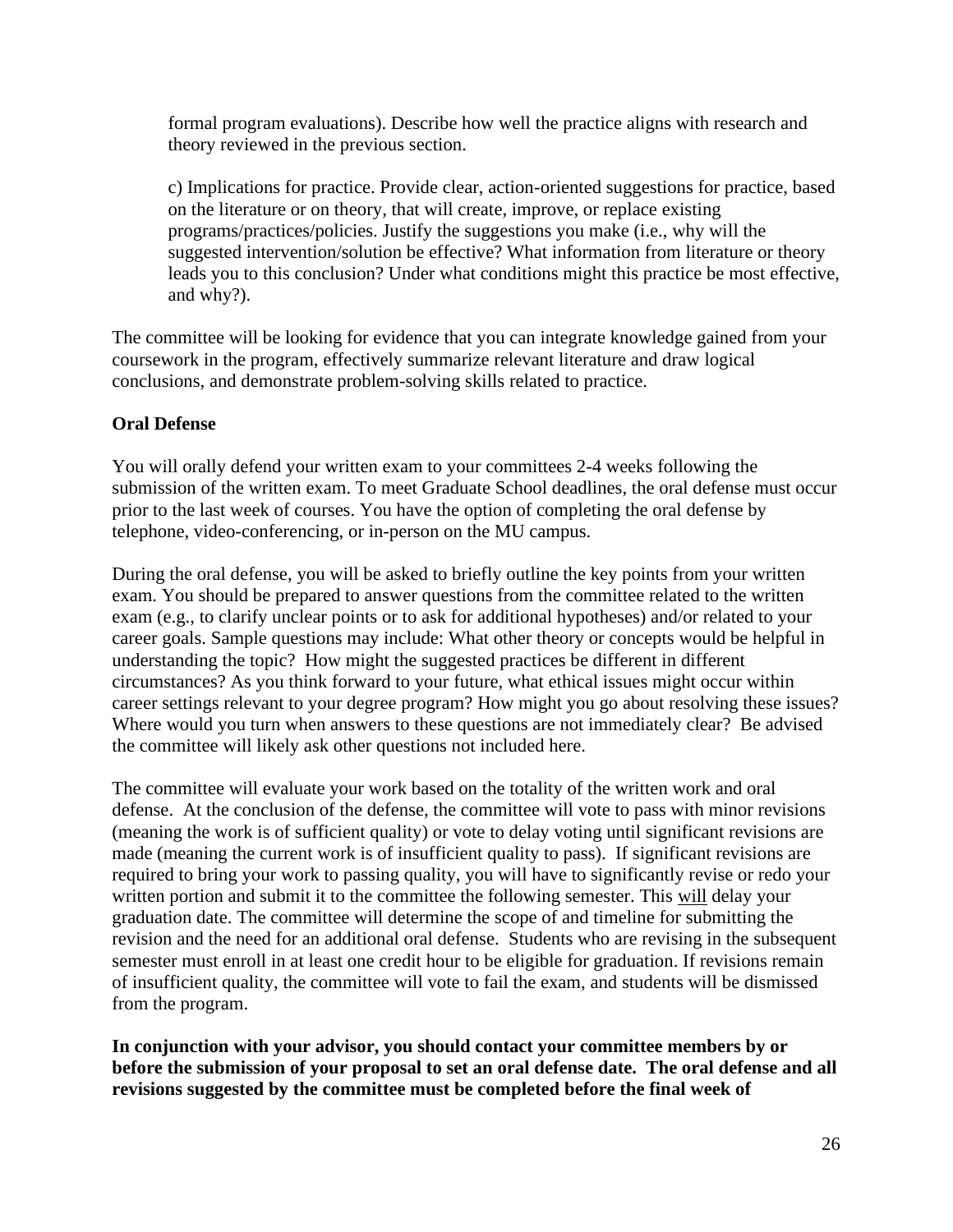**coursework to meet the deadline for graduation set by the Graduate School (i.e., the M3 form submission date). All documents must be submitted to your committee at least two weeks prior to the scheduled oral exam.** Please refer any questions about this document to your advisor.

### **Timeline**

The following is the timeline for those completing the comprehensive exam in Fall or Spring semesters. Consult with your advisor in finalizing specific dates for your timeline.

| Week           | <b>Task</b>                                                                                                                                                              |
|----------------|--------------------------------------------------------------------------------------------------------------------------------------------------------------------------|
| $\mathbf{1}$   | Work with your advisor to identify an appropriate issue or topic. Begin writing                                                                                          |
| $\overline{2}$ | Continue writing. Contact your advisor for additional feedback. Submit proposal<br>to your committee members by the end of Week 2. Schedule the oral defense<br>meeting. |
| 3              | Committee members have one week to return any feedback on the proposal.                                                                                                  |
| $\overline{4}$ | Review the committee's feedback and begin independent writing.                                                                                                           |
| 5              | Independent writing                                                                                                                                                      |
| 6              | Independent writing                                                                                                                                                      |
| 7              | Independent writing                                                                                                                                                      |
| 8              | Independent writing                                                                                                                                                      |
| 9              | Submit your final exam paper to your committee. The oral defense must occur 2<br>to 4 weeks following this submission.                                                   |
| 10             | Committee review                                                                                                                                                         |
| 11             | Committee review                                                                                                                                                         |
| 12             | Oral defense. The committee might require additional revisions before they will<br>pass a student and sign the M3 form.                                                  |
| 13             | Revisions                                                                                                                                                                |
| 14             | Submit all revisions to your advisor (and committee, if needed) for approval.<br>Submit M3 form and all necessary paperwork to the Graduate School                       |

The following is the timeline for those completing the exam in the Summer term. Similar to taking courses in the summer, the work product will be the same, but it must be completed in half the time. Discuss the feasibility of this timeline with your advisor and be sure all committee members will be available in the summer months, as many faculty are on 9-month appointments. Consult with your advisor in finalizing specific dates for your timeline.

| Week           | Task                                                                              |
|----------------|-----------------------------------------------------------------------------------|
|                | Work with your advisor to identify an appropriate issue or topic. Submit proposal |
|                | to your committee members by the end of Week 1.                                   |
| $\overline{2}$ | Committee members return feedback on the proposal by the end of Week 2.           |
|                | Schedule the oral defense meeting.                                                |
| 3              | Independent writing.                                                              |
| $\overline{4}$ | Independent writing; submit your final exam to your committee by the end of       |
|                | Week 4. Committee members have two weeks to review the exam prior to the          |
|                | oral defense.                                                                     |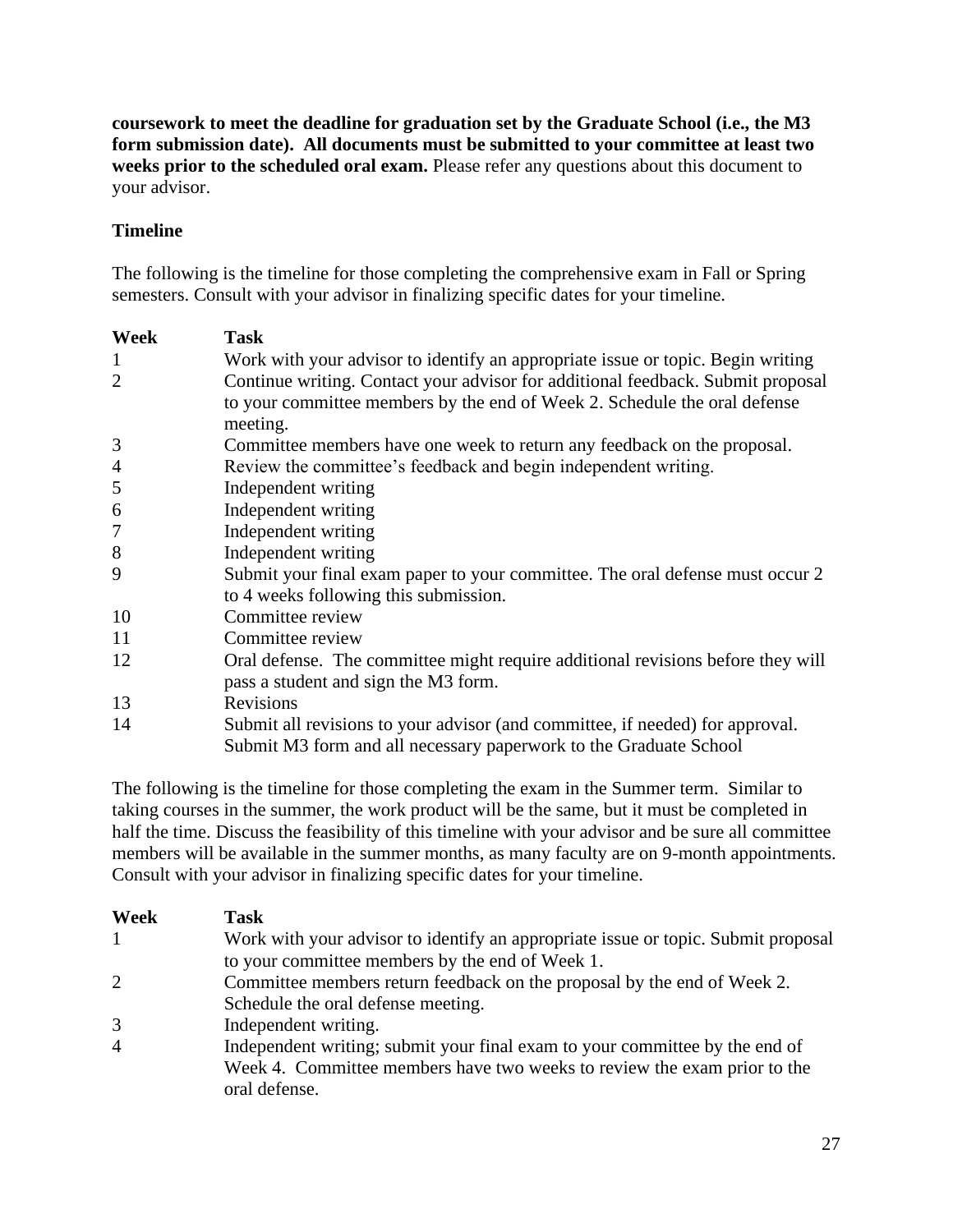- 5 Committee review.<br>6 Committee review;
- Committee review; oral defense at the end of Week 6.
- 7 Submit revisions to your advisor (and committee, if needed) for approval. Submit M3 paperwork and all necessary paperwork to the Graduate School.

### **Evaluation**

#### **MA EXAM RUBRIC**

| Criteria                                                                                                                                        |                | Points |
|-------------------------------------------------------------------------------------------------------------------------------------------------|----------------|--------|
|                                                                                                                                                 | Possible<br>15 | Earned |
| <b>Introduction: Topic</b>                                                                                                                      |                |        |
| Topic is appropriate for student's field of study and clearly stated;                                                                           |                |        |
| thesis or purpose statement clearly specified                                                                                                   |                |        |
| Significance of the topic is documented using current literature and<br>theory                                                                  |                |        |
| Specifies the purpose of the exam and describes how the paper is<br>organized thematically                                                      |                |        |
| <b>Literature Review: Research and Theory</b>                                                                                                   | 30             |        |
| Presentation of relevant literature is logical and integrative across<br>$\bullet$<br>sources                                                   |                |        |
| Current literature, scholarly research, and primary sources are used                                                                            |                |        |
| Theory or theories (or other relevant frameworks) used are                                                                                      |                |        |
| appropriate to the topic, thoroughly described, and accurately<br>applied. Theory is integrated throughout the paper                            |                |        |
| Patterns and/or gaps in the literature are clearly identified and<br>discussed                                                                  |                |        |
| <b>Practice Review and Suggestions</b>                                                                                                          |                |        |
| Current practices are described and critically evaluated (i.e.,<br>$\bullet$<br>strengths, limitations, and evidence of effectiveness included) |                |        |
| Suggestions of practices are clearly identified and justified by the<br>presented research/theory                                               |                |        |
| Relationships between the topic, research, theory, and<br>current/suggested practices are clear and explicit                                    |                |        |
| <b>Summary and Conclusions</b>                                                                                                                  | 10             |        |
| Concise conclusions flow logically from a summary of the topic and                                                                              |                |        |
| current literature                                                                                                                              |                |        |
| Future research and/or practice needs are identified                                                                                            |                |        |
| Style, Format, Grammar, Cohesion                                                                                                                | 15             |        |
| APA style and formatting is used throughout;                                                                                                    |                |        |
| Writing is clear, coherent, logical, and professional in style;<br>references are current, scholarly, and relevant                              |                |        |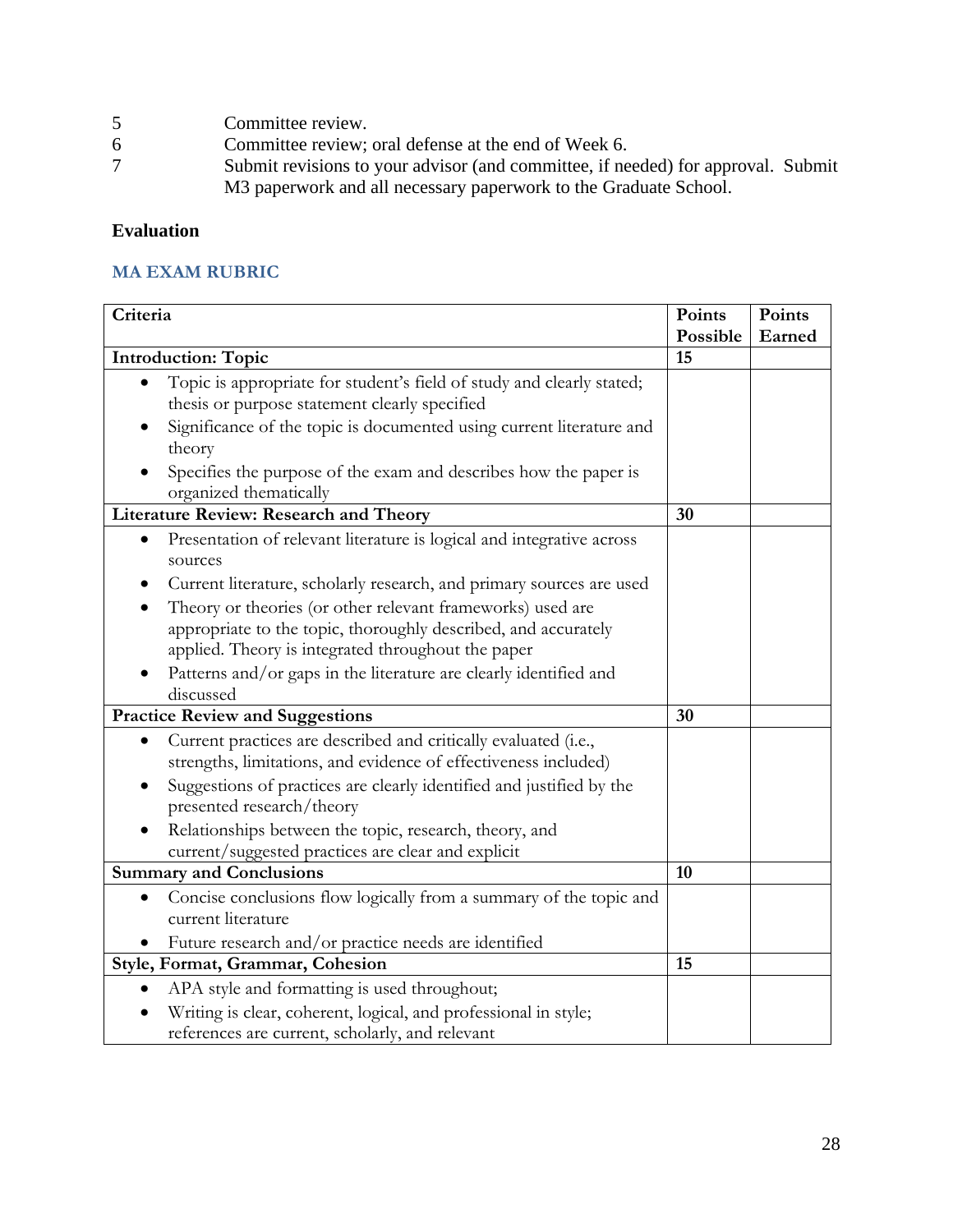# <span id="page-28-0"></span>**Appendix E: Internship**

Internships (HDFS 8972) consist of a supervised apprenticeship or field experience and a related project. The project must be planned in collaboration between you, your committee, and the internship supervisor. Internship placement must be approved by your committee before beginning the internship. You are responsible for securing your own internship placements. You will complete the internship in approximately 16 weeks, and work 40 hours per every credit hour taken. For example, if you choose a 3-credit-hour internship, you will work 120 hours. Before embarking on the internship, you should provide the following items to the committee for approval:

- Internship Agreement form (Form A in the Internship Handbook; [http://hdfs.missouri.edu/documents/undergraduate/internship/uginternship\\_han](http://hdfs.missouri.edu/documents/undergraduate/internship/uginternship_han%20dbook.pdf)  [dbook.pdf\)](http://hdfs.missouri.edu/documents/undergraduate/internship/uginternship_han%20dbook.pdf), which includes:
	- o Description of measurable internship objectives as well as activities that will meet those objectives
- Internship project proposal (approximately 10 pages) that includes the following components:
	- o Brief literature review
	- o Methods section (description of how the project will be developed)
	- o An outline of how the project will be implemented and evaluated
	- o Please use the Internship Project Proposal Rubric to guide your work
- The Internship Project proposal must be approved by your committee and the Internship Site Supervisor (form M2.5). The M2.5 form must be submitted to the DGS before the internship begins.

The internship project shall produce a tangible contribution to the internship site that draws on your expertise and fits a program/agency need. Examples of internship projects include the development of a newsletter or brochure, training sessions, or a workshop.

To be submitted during and after the internship:

- Twice during the semester, the internship supervisor will submit a written evaluation regarding your work and progress at the internship site. Reassignment to another site may be required. See the Internship Handbook for evaluation forms (Forms B and C).
- Throughout the tenure of the internship, journals (one journal per 15-25 hours worked) and bi-weekly Time Sheet (Form E in Internship Handbook) should be submitted to your advisor. The journal should report on the tasks you performed and the activities you participated in at the internship site. You should discuss your experiences interacting with staff and/or clients and your progress toward meeting internship objectives and completing your internship project.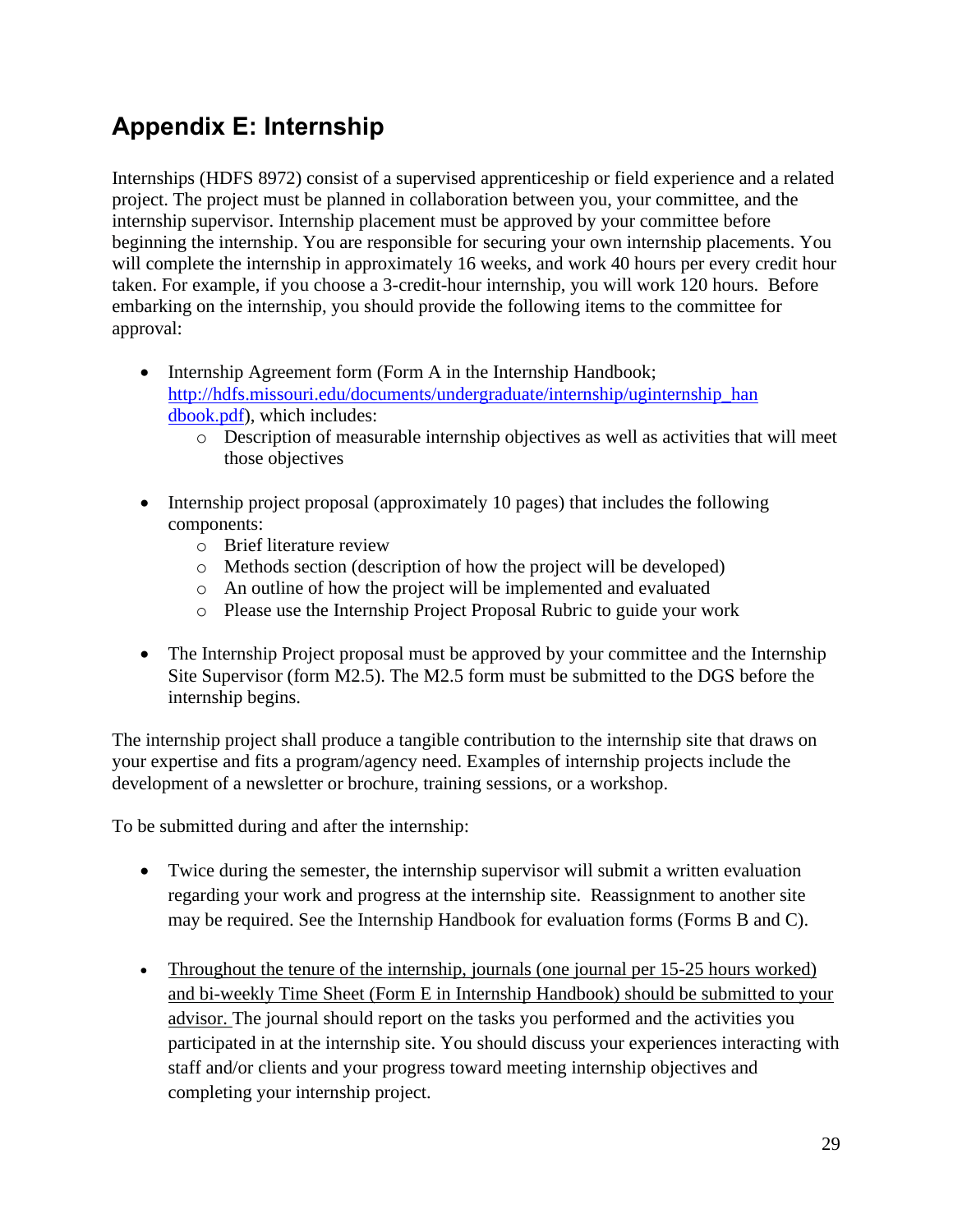- You will revise the project proposal paper to incorporate key internship experiences, the completed implementation and evaluation process, summary of evaluations, and suggestions to improve project implementation. This final paper, along with a sample or copy of the finished internship project, project supporting documents, and internship documents/forms, will be submitted to your committee for review two weeks prior to the oral defense of the internship experience. Detailed directions and rubric for the final paper are in the Internship Handbook. The Internship Final Paper rubric can also be found in Appendix B. You are responsible for coordinating a time and securing a location for the defense. Your defense of your internship and project may be conducted via video conferencing (e.g., Skype) when face-to-face meetings are not practical.
- Once you have successfully defended the final paper to your committee, your committee members will sign the M3 form. Submit this form the Director of Graduate Studies.

Please refer to the Internship Handbook for additional information: [https://hdfs.missouri.edu/documents/undergraduate/internship/uginternship\\_handbook.pdf](https://hdfs.missouri.edu/documents/undergraduate/internship/uginternship_handbook.pdf)

### **MA INTERNSHIP PROJECT PROPOSAL RUBRIC**

| Criteria                                                                           | Points   | Points |
|------------------------------------------------------------------------------------|----------|--------|
|                                                                                    | Possible | Earned |
| Introduction                                                                       | 30       |        |
| Purpose of the paper is clearly identified                                         |          |        |
| Paper purpose is justified using                                                   |          |        |
| current literature, theory, and/or experiences from the internship                 |          |        |
| site                                                                               |          |        |
| Literature Review: Research and Theory                                             | 30       |        |
| Presentation of relevant literature is logical and integrative across<br>$\bullet$ |          |        |
| sources                                                                            |          |        |
| Literature is presented in thematically-relevant ways                              |          |        |
| Current literature, scholarly research, and primary sources are used               |          |        |
| Theory or theories (or other relevant frameworks) used are                         |          |        |
| appropriate to the topic, thoroughly described, and accurately                     |          |        |
| applied. Theory is integrated throughout the paper.                                |          |        |
| Research and theory are appropriately used to explain the project                  |          |        |
| components                                                                         |          |        |
| Links between research, theory, and the project are explicit                       |          |        |
| Project Implementation and Evaluation                                              |          |        |
| Describe how the project will be implemented                                       |          |        |
| Describe how the project will be evaluated                                         |          |        |
| Style, Format, Grammar, Cohesion                                                   | 10       |        |
| APA style and formatting is used throughout;                                       |          |        |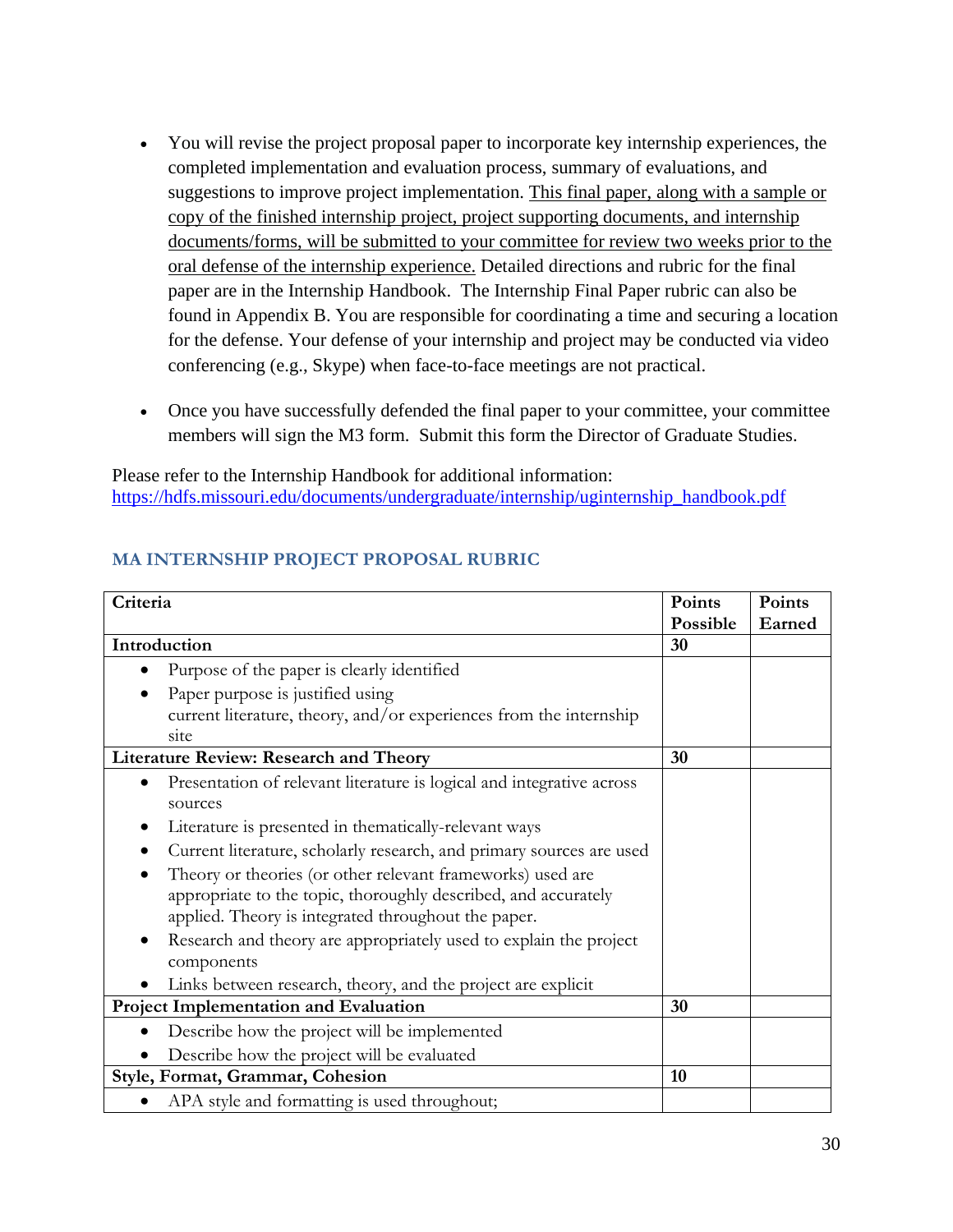| Writing is clear, coherent, logical, and professional in style; |  |
|-----------------------------------------------------------------|--|
| references are current, scholarly, and relevant                 |  |

### **MA INTERNSHIP FINAL PAPER RUBRIC**

| Criteria                                                                     |                | Points |
|------------------------------------------------------------------------------|----------------|--------|
| Introduction                                                                 | Possible<br>30 | Earned |
|                                                                              |                |        |
| Purpose of the paper is clearly identified                                   |                |        |
| Paper purpose is justified using                                             |                |        |
| current literature, theory, and/or experiences from the internship           |                |        |
| site<br><b>Literature Review: Research and Theory</b>                        | 30             |        |
| Presentation of internship experiences and relevant literature is            |                |        |
| logical and integrative across sources                                       |                |        |
| Literature is presented in thematically-relevant ways                        |                |        |
| Current literature, scholarly research, and primary sources are used         |                |        |
| Theory or theories (or other relevant frameworks) used are                   |                |        |
| appropriate to the topic, thoroughly described, and accurately               |                |        |
| applied. Theory is integrated throughout the paper.                          |                |        |
| Research and theory are appropriately used to explain key                    |                |        |
| internship experiences and the project components                            |                |        |
| Links between research, theory, and the project are explicit                 |                |        |
| Feedback from the proposal is thoughtfully addressed                         |                |        |
| Project Implementation and Evaluation                                        | 30             |        |
| Describe how the project was implemented, and explain any<br>$\bullet$       |                |        |
| changes from the initial implementation plan                                 |                |        |
| Describe how the project was evaluated, and explain any changes<br>$\bullet$ |                |        |
| from the initial evaluation plan                                             |                |        |
| Summarize the main points of the evaluations; use feedback to                |                |        |
| make suggestions to improve the project                                      |                |        |
| Supporting documents are provided as appropriate (e.g., forms,               |                |        |
| learning objectives, evaluations, time sheets, and journals from the         |                |        |
| internship)                                                                  |                |        |
| Style, Format, Grammar, Cohesion                                             | 10             |        |
| APA style and formatting is used throughout;                                 |                |        |
| Writing is clear, coherent, logical, and professional in style;              |                |        |
| references are current, scholarly, and relevant                              |                |        |